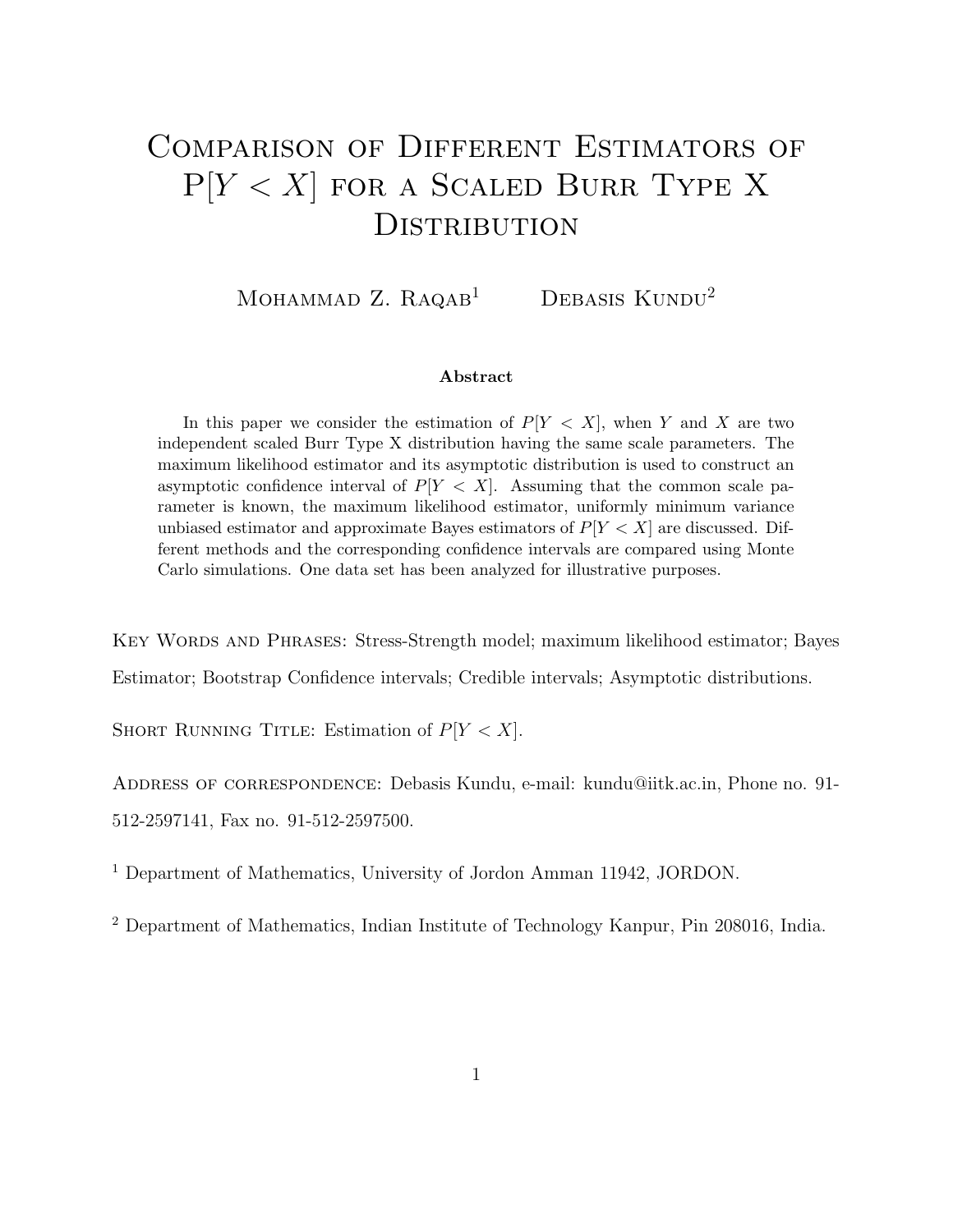### 1 INTRODUCTION

Burr [4] introduced twelve different forms of cumulative distribution functions for modelling lifetime data or survival data. Out of those twelve distributions, Burr Type X and Burr Type XII have received the maximum attention. Several authors considered different aspects of these two distributions, see for example Ahmad, Fakhry and Jaheen [1], Jaheen [12] [13], Raqab [22], Rodriguez [24], Sartawi and Abu-Salih [25], Surles and Padgett [26], [27] [28] and Wongo [32]. For an excellent review of these two distributions, the readers are referred to Johnson, Kotz and Balakrsihnan [14].

Recently Surles and Padgett [27] introduced the scaled Burr Type X distribution and named correctly as the generalized Rayleigh distribution. The scaled Burr Type X or generalized Rayleigh distribution (GRD) has the following distribution function for  $X > 0$ ;

$$
F(x; \alpha, \lambda) = \left(1 - e^{-(\lambda x)^2}\right)^{\alpha}; \quad \text{for} \quad \alpha > 0, \lambda > 0. \tag{1}
$$

Therefore, the GRD has the density function for  $x > 0$  as;

$$
f(x; \alpha, \lambda) = 2\alpha\lambda^2 x e^{-(\lambda x)^2} \left(1 - e^{-(\lambda x)^2}\right)^{\alpha - 1}; \quad \text{for} \quad \alpha > 0, \lambda > 0. \tag{2}
$$

Here  $\alpha$  and  $\lambda$  are the shape and scale parameters respectively. Note that the GRD is a particular member of the exponentiated Weibull distribution, originally proposed by Mudholkar and Srivastava [19]. From now on, GRD with the shape parameter  $\alpha$  and scale parameter  $\lambda$ will be denoted by  $GR(\alpha, \lambda)$ .

The main aim of this paper is to focus on the inference of  $P(Y < X)$ , where  $Y \sim \text{GR}(\alpha, \lambda)$ and  $X \sim \text{GR}(\beta, \lambda)$  and they are independently distributed. Here, the notation  $\sim$  means 'follows' or 'has the distribution'. The estimation of R is a very common problem in the Statistical literature. The maximum likelihood estimator (MLE) of R was proposed by Surles and Padgett [26]. It is observed that the MLE can be obtained by solving a nonlinear equation. We propose to use a simple iterative scheme to find the MLE of R. We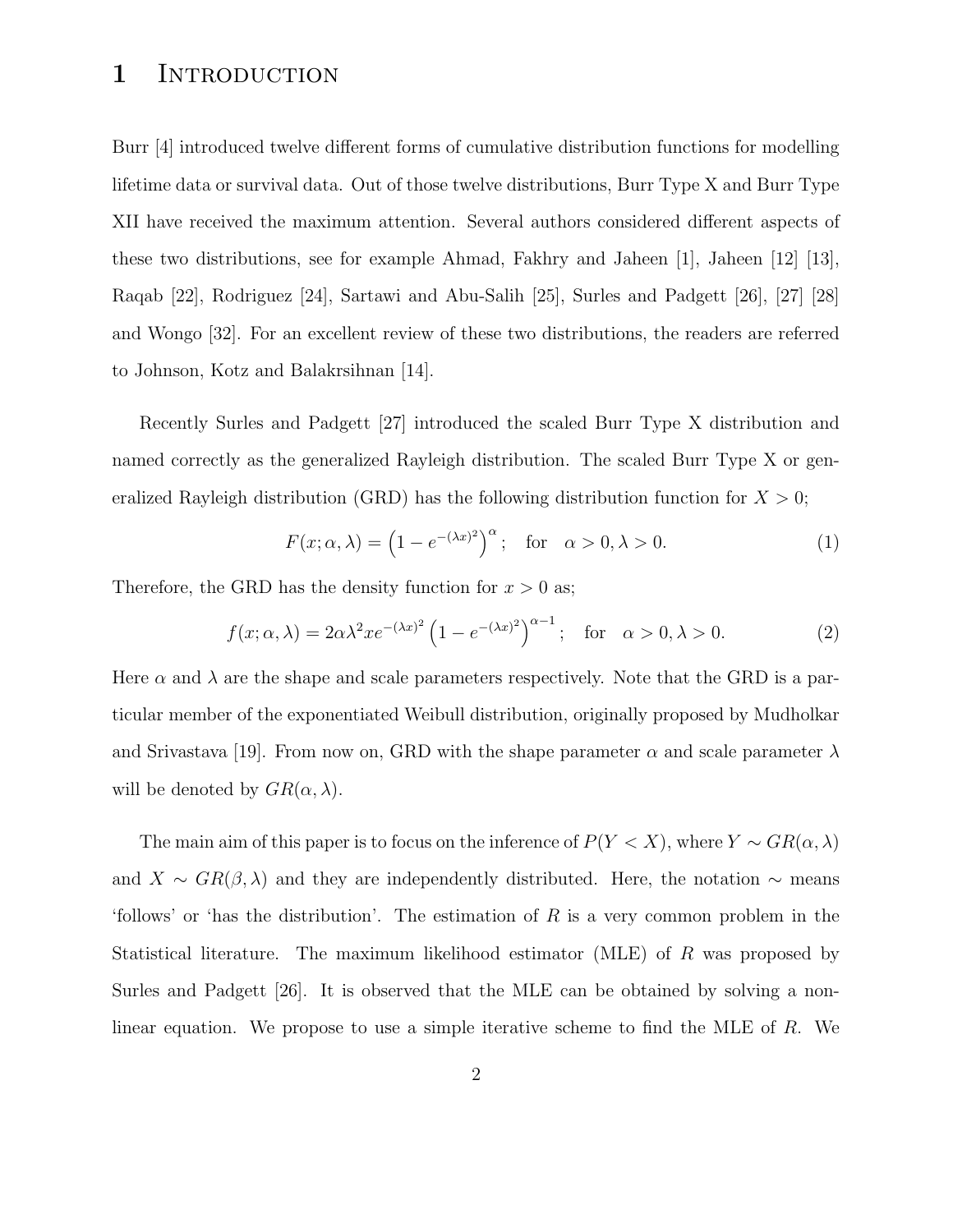also obtain the asymptotic distribution of the MLE to compute the confidence interval of R. Bias corrected accelerated parametric bootstrap confidence intervals are also proposed.

We also consider the case when the scale parameters are known. In this case the MLE of R has been obtained by Ahmad, Fakhry and Jaheen [1]. We obtain the exact distribution of the MLE of R and compute the exact confidence interval of R. We also propose Bayes and approximate Bayes estimates of  $R$  assuming different loss functions. Different methods are compared using Monte Carlo simulations and one data set has been analyzed for illustrative purposes.

The rest of the paper is organized as follows. In Section 2, we discuss the MLE of R. The asymptotic distribution of the MLE of  $R$  and different confidence intervals of  $R$  are presented in Section 3. In Section 4, we consider the case when  $\lambda$  is known. Monte Carlo simulation results are presented in Section 5. We present the data analysis and its respective results in Section 6 and finally we conclude the paper in Section 7.

## 2 MAXIMUM LIKELIHOOD ESTIMATOR OF R

Let  $Y \sim \text{GR}(\alpha, \lambda), X \sim \text{GR}(\beta, \lambda)$  and they are independent. Therefore,

$$
R = P[Y < X] = 4 \int_0^\infty \int_0^x \alpha \beta \lambda^4 x y e^{-\lambda^2 (x^2 + y^2)} \times \left(1 - e^{-(\lambda x)^2}\right)^{\beta - 1} \left(1 - e^{-(\lambda y)^2}\right)^{\alpha - 1} dy dx
$$
  

$$
= \frac{\beta}{\alpha + \beta} \tag{3}
$$

Now to compute the MLE of R, first we obtain the MLEs of  $\alpha$  and  $\beta$ . Let  $X_1, \ldots, X_n$  be a random sample from  $GR(\beta, \lambda)$  and  $Y_1, \ldots, Y_m$  be a random sample from  $GR(\alpha, \lambda)$ . The extended likelihood function is;

$$
L(\alpha, \beta, \lambda) = C + m \ln \alpha + n \ln \beta + 2(m+n) \ln \lambda + \left(\sum_{i=1}^{n} \ln x_i + \sum_{i=1}^{m} \ln y_i\right)
$$

$$
- \lambda^2 \left(\sum_{j=1}^{n} x_j^2 + \sum_{i=1}^{m} y_i^2\right) + (\alpha - 1) \sum_{i=1}^{m} \ln \left(1 - e^{-(\lambda y_i)^2}\right)
$$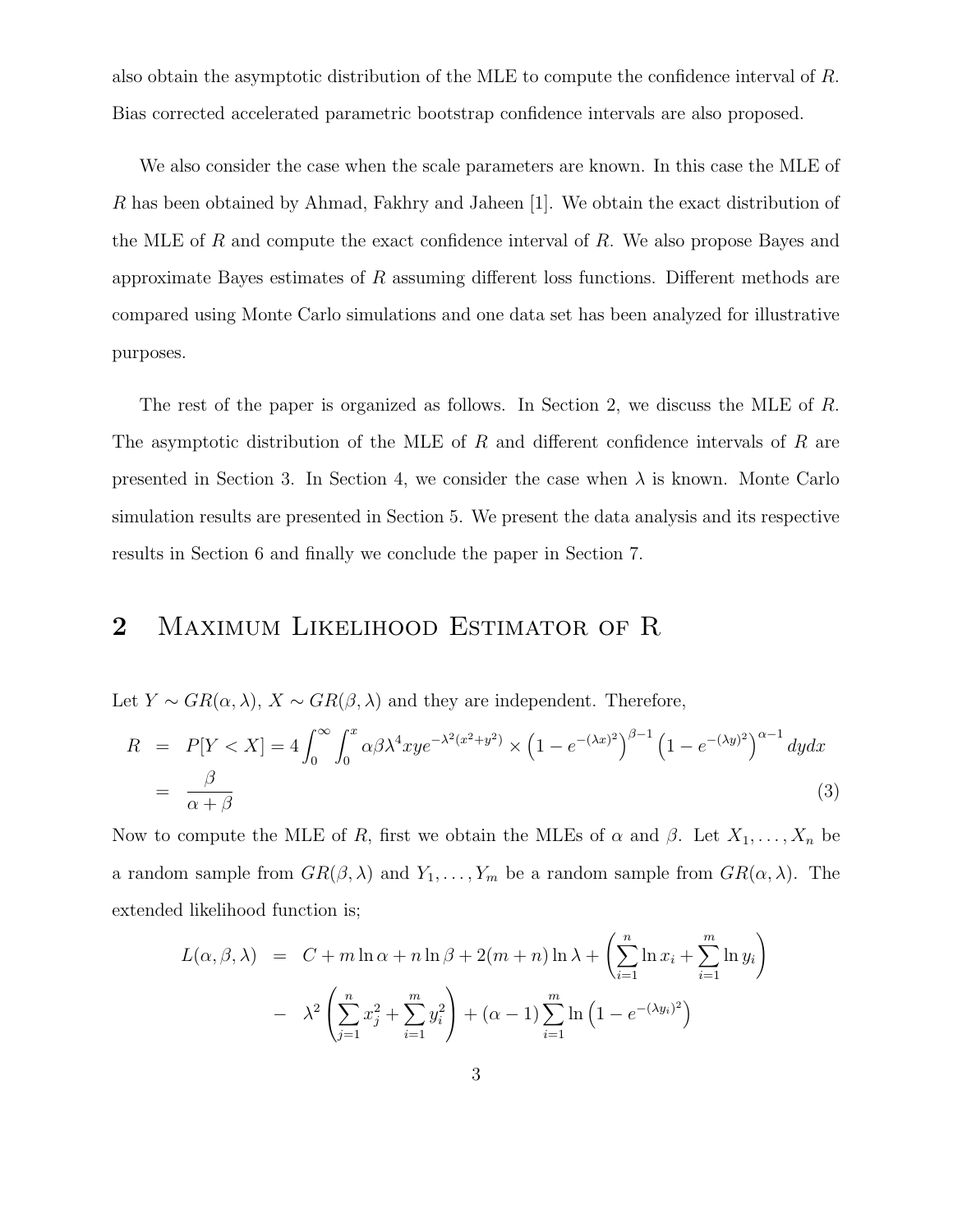+ 
$$
(\beta - 1) \sum_{j=1}^{n} \ln (1 - e^{-(\lambda x_j)^2}),
$$
 (4)

where C is constant. Therefore, to obtain the MLE's of  $\alpha$   $\beta$  and  $\lambda$ , we can maximize (4) directly with respect to  $\alpha$ ,  $\beta$  and  $\lambda$  or equivalently, we can solve the following equations:

$$
\frac{\partial L}{\partial \alpha} = \frac{m}{\alpha} + \sum_{i=1}^{m} \ln \left( 1 - e^{-(\lambda y_i)^2} \right) = 0,\tag{5}
$$

$$
\frac{\partial L}{\partial \beta} = \frac{n}{\beta} + \sum_{i=1}^{n} \ln \left( 1 - e^{-(\lambda x_i)^2} \right) = 0,\tag{6}
$$

$$
\frac{\partial L}{\partial \lambda} = \frac{2(m+n)}{\lambda} - 2\lambda \left( \sum_{j=1}^{n} x_j^2 + \sum_{i=1}^{m} y_i^2 \right) + 2\lambda(\alpha - 1) \sum_{i=1}^{m} \frac{y_i^2 e^{-(\lambda y_i)^2}}{1 - e^{-(\lambda y_i)^2}}
$$
  
+ 
$$
2\lambda(\beta - 1) \sum_{j=1}^{n} \frac{x_j^2 e^{-(\lambda x_j)^2}}{1 - e^{-(\lambda x_j)^2}} = 0,
$$
 (7)

From (5) and (6), we obtain the MLE of  $\alpha$  and  $\beta$  as functions of  $\lambda$ , say  $\hat{\alpha}$  and  $\hat{\beta}$ , as

$$
\hat{\alpha} = -\frac{m}{\sum_{i=1}^{m} \ln(1 - e^{-(\lambda y_i)^2})}.
$$
\n(8)

$$
\hat{\beta} = -\frac{n}{\sum_{j=1}^{n} \ln(1 - e^{-(\lambda x_i)^2})}.
$$
\n(9)

If the scale parameter is known, the MLE of  $\alpha$  and  $\beta$  can be obtained from (8) and (9). If all the parameters are unknown, we can first estimate the scale parameter by maximizing the profile likelihood function  $L(\hat{\alpha}(\lambda), \hat{\beta}(\lambda), \lambda)$ , with respect to  $\lambda$  or by solving the following non-linear equation;

$$
g(\lambda) = \frac{m+n}{\lambda} - \lambda \left( \sum_{i=1}^{n} x_i^2 + \sum_{j=1}^{m} y_j^2 \right) - \frac{m\lambda}{\sum_{i=1}^{m} \ln(1 - e^{-(\lambda y_i)^2})} \sum_{i=1}^{m} \frac{y_i^2 e^{-(\lambda y_i)^2}}{1 - e^{-(\lambda y_i)^2}}
$$

$$
- \frac{n\lambda}{\sum_{j=1}^{n} \ln(1 - e^{-(\lambda x_j)^2})} \sum_{j=1}^{n} \frac{x_j^2 e^{-(\lambda x_j)^2}}{1 - e^{-(\lambda x_j)^2}}
$$

$$
- \lambda \sum_{i=1}^{m} \frac{y_i^2 e^{-(\lambda y_i)^2}}{1 - e^{-(\lambda y_i)^2}} - \lambda \sum_{j=1}^{n} \frac{x_j^2 e^{-(\lambda x_j)^2}}{1 - e^{-(\lambda x_j)^2}} = 0.
$$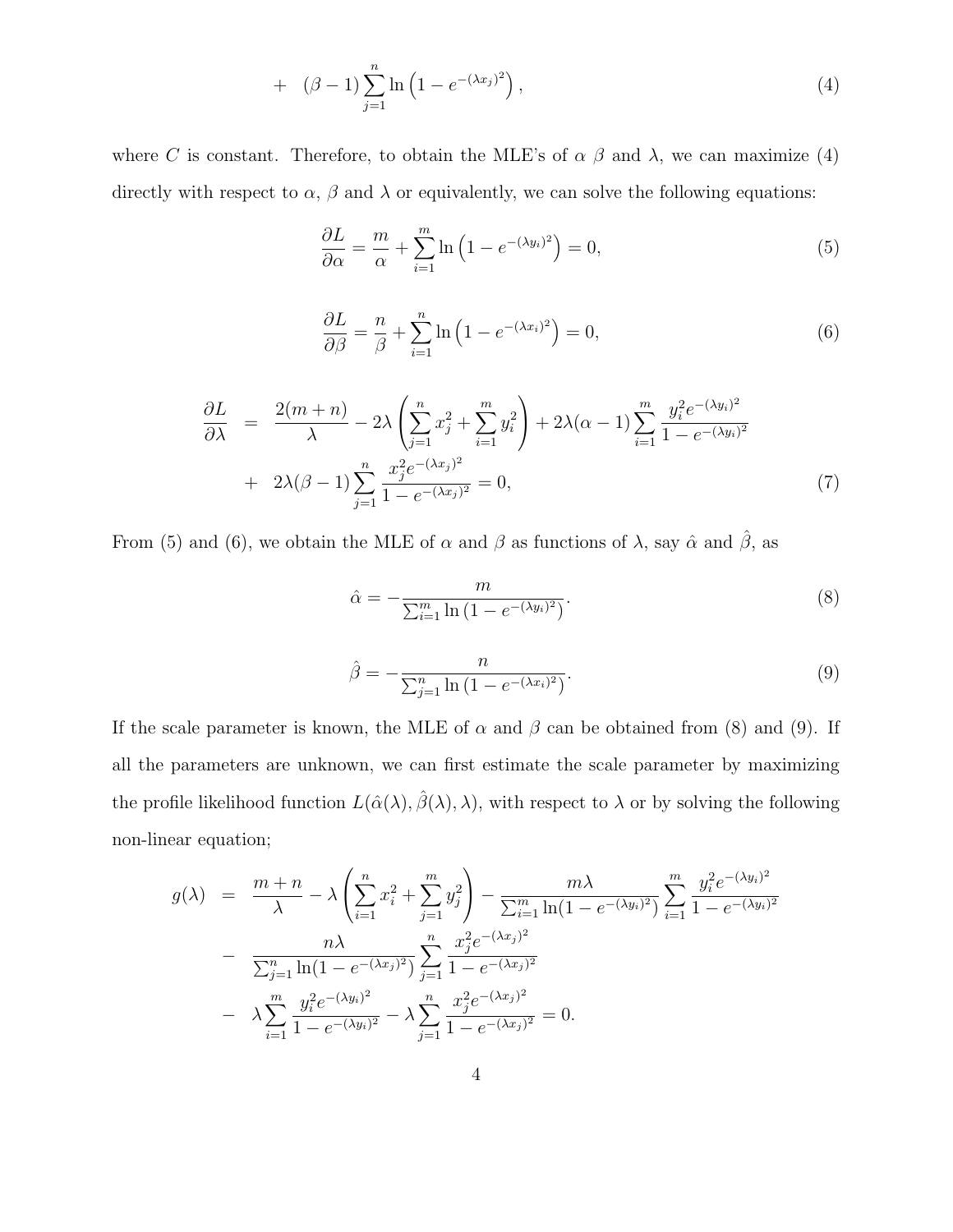Consequently,  $\hat{\lambda}$  can be obtained by solving the non-linear equation

$$
h(\lambda) = \lambda^2,\tag{10}
$$

where

$$
h(\lambda) = (m+n) \left[ \lambda \left( \sum_{j=1}^{n} x_j^2 + \sum_{j=1}^{m} y_j^2 \right) + \frac{m \lambda}{\sum_{i=1}^{m} \ln(1 - e^{-(\lambda y_i)^2})} \sum_{i=1}^{m} \frac{y_i^2 e^{-(\lambda y_i)^2}}{1 - e^{-(\lambda y_i)^2}} + \frac{n \lambda}{\sum_{j=1}^{n} \ln(1 - e^{-(\lambda x_j)^2})} \sum_{j=1}^{n} \frac{x_j^2 e^{-(\lambda x_j)^2}}{1 - e^{-(\lambda x_j)^2}} + \lambda \sum_{i=1}^{m} \frac{y_i^2 e^{-(\lambda y_i)^2}}{1 - e^{-(\lambda y_i)^2}} + \lambda \sum_{j=1}^{n} \frac{x_j^2 e^{-(\lambda x_j)^2}}{1 - e^{-(\lambda x_j)^2}} \right]^{-1}.
$$

Since  $\hat{\lambda}$  is a fixed-point like solution of the non-linear equation (10), therefore, it can be obtained by using a simple iterative scheme as follows;

$$
h(\lambda_{(j)}) = \lambda_{(j+1)}^2,\tag{11}
$$

where  $\lambda_{(j)}$  is the  $j-th$  iterate of  $\hat{\lambda}$ . Once we obtain  $\hat{\lambda}$ ,  $\hat{\alpha}$  and  $\hat{\beta}$  can be obtained from (8) and  $(9)$  respectively. Therefore, the MLE of R becomes

$$
\hat{R} = \frac{\hat{\beta}}{\hat{\alpha} + \hat{\beta}}.\tag{12}
$$

# 3 Asymptotic Distribution and Different Confidence **INTERVALS**

Surles and Padgett [27] derived the Fisher information matrix of  $(\alpha, \beta, \lambda)$ . It can be easily seen that the GR family satisfies all the regularity conditions, therefore, we have the following asymptotic results:

THEOREM 1: As  $m \to \infty$  and  $n \to \infty$  and  $\frac{m}{n} \to p$ , then

$$
\left[\sqrt{m}(\hat{\alpha}-\alpha),\sqrt{n}(\hat{\beta}-\beta),\sqrt{m}(\hat{\lambda}-\lambda)\right]\to N_3(\mathbf{0},\mathbf{A}^{-1}(\alpha,\beta,\lambda)).
$$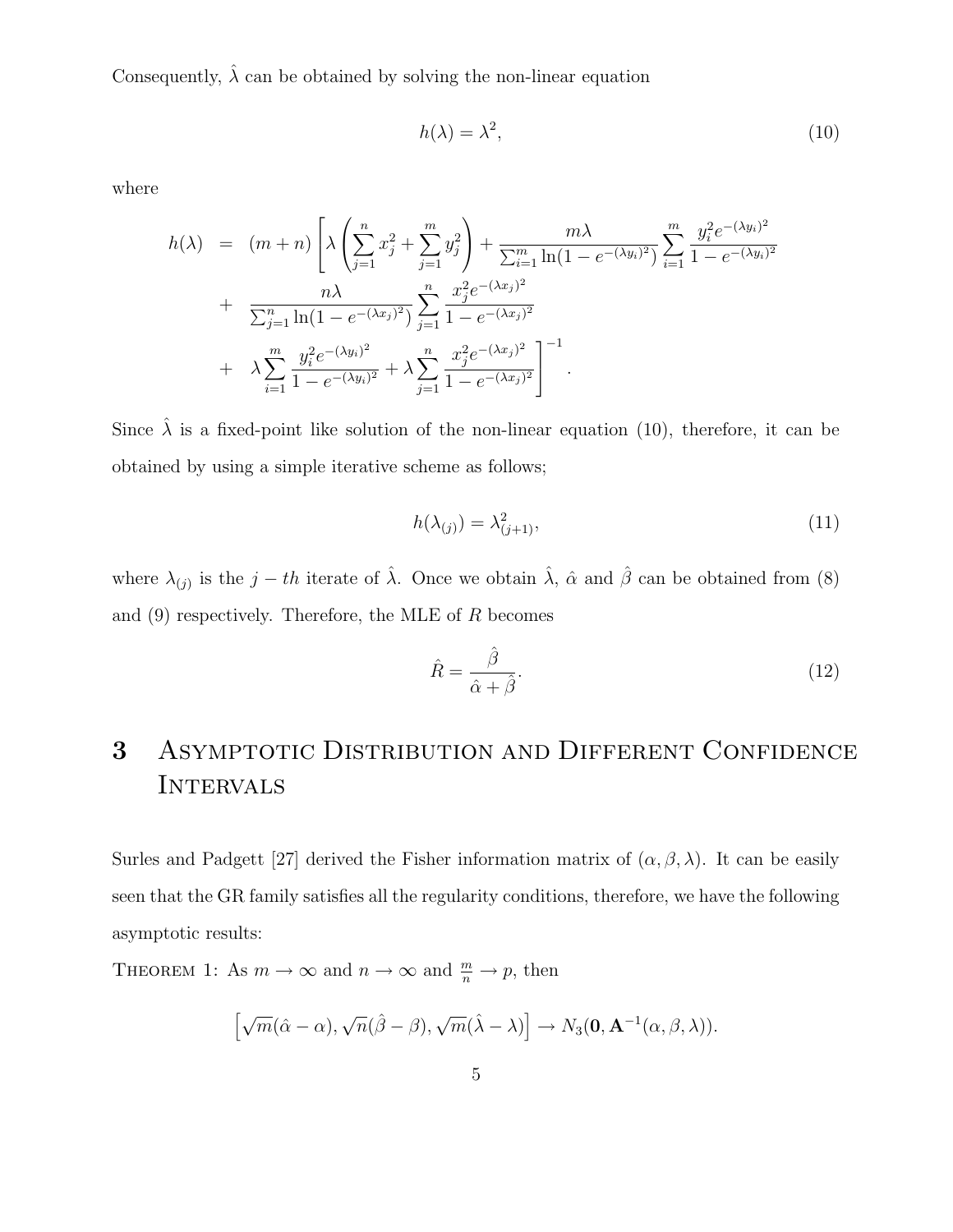Here

$$
\mathbf{A}(\alpha, \beta, \lambda) = \begin{bmatrix} a_{11} & 0 & a_{13} \\ 0 & a_{22} & a_{23} \\ a_{31} & a_{32} & a_{33} \end{bmatrix},
$$

where

$$
a_{11} = \frac{1}{\alpha^2}
$$
,  $a_{13} = a_{31} = \frac{c}{m}$ ,  $a_{22} = \frac{1}{\beta^2}$ ,  $a_{23} = a_{32} = \frac{d\sqrt{p}}{m}$ ,  $a_{33} = -g(\alpha) - \frac{1}{p}g(\beta)$ ,

and

$$
c = \frac{2m}{\lambda} \left[ \frac{1}{\alpha - 1} (\psi(\alpha) - \psi(1)) - \frac{1}{\alpha} \right] \text{ if } \alpha \neq 1
$$
  
\n
$$
= \frac{2m}{\lambda} \sum_{i=0}^{\infty} \frac{1}{(i+2)^2} \text{ if } \alpha = 1,
$$
  
\n
$$
d = \frac{2n}{\lambda} \left[ \frac{1}{\beta - 1} (\psi(\beta) - \psi(1)) - \frac{1}{\beta} \right] \text{ if } \beta \neq 1
$$
  
\n
$$
= \frac{2n}{\lambda} \sum_{i=0}^{\infty} \frac{1}{(i+2)^2} \text{ if } \beta = 1,
$$

$$
g(\mu) = -\frac{2}{\lambda^2} \left[ 1 + (\psi(\mu + 1) - \psi(1) - \frac{1}{\mu}) + 2((\psi(2) - \psi(\mu + 1))^2 + (\psi'(2) - \psi'(\mu + 1))) \right. \\
\left. + \frac{2}{\mu - 2} ((\psi(3) - \psi(\mu + 1))^2 + (\psi'(3) - \psi'(\mu + 1))) \right] \quad \text{if } \mu \neq 1 \text{ or } 2
$$
\n
$$
= -\frac{2}{\lambda^2} \left[ 1 + \psi(2) - \psi(1) \right] \quad \text{if } \mu = 1
$$
\n
$$
= -\frac{2}{\lambda^2} \left[ \frac{3}{2} + \psi(3) - \psi(2) + 2((\psi(2) - \psi(3))^2 + (\psi'(2) - \psi'(3))) + 4 \sum_{i=0}^{\infty} \frac{2}{(3+i)^3} \right]
$$
\n
$$
\text{if } \mu = 2.
$$

PROOF OF THEOREM 1: The proof follows by expanding the derivative of the log-likelihood function using Taylor series and using the Central Limit Theorem.

Using Theorem 1, we have the following result regarding  $\hat{R}$ .

THEOREM 2: As  $m \to \infty$  and  $n \to \infty$  so that  $\frac{m}{n} \to p$ , then

$$
\sqrt{m}\left(\hat{R}-R\right) \to N(0,B),\tag{13}
$$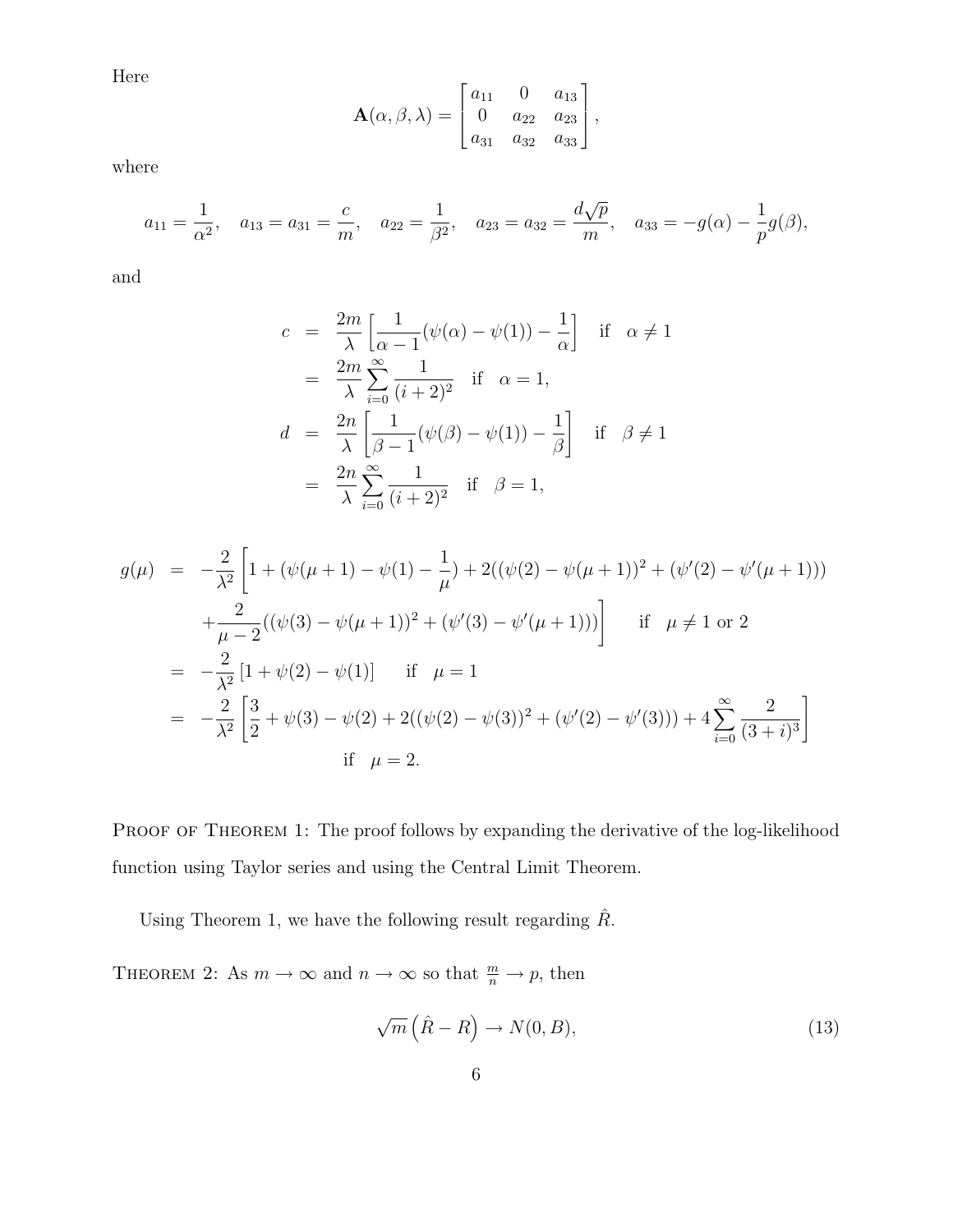where

$$
B = \frac{1}{u(\alpha + \beta)^4} \left[ \beta^2 (a_{22}a_{33} - a_{23}^2) - 2\alpha\beta\sqrt{p}a_{23}a_{31} + \alpha^2 p(a_{11}a_{33} - a_{13}^2) \right]
$$

and

$$
u = a_{11}a_{22}a_{33} - a_{11}a_{23}a_{32} - a_{13}a_{22}a_{31}.
$$

PROOF OF THEOREM 2: It follows using Theorem 1.

REMARK 1: Note that the normalizing constants  $\sqrt{m}$  and  $\sqrt{n}$  in Theorem 1, can be interchanged.

REMARK 2: The asymptotic confidence interval of  $R$  can be obtained using Theorem 2. For constructing the asymptotic confidence interval of R, the variance B needs to be estimated. The empirical Fisher information matrix and the MLE estimates of  $\alpha$ ,  $\beta$  and  $\lambda$  may be used to estimate  $B$ . For example,

$$
\hat{a}_{11} = \frac{1}{\hat{\alpha}^2}, \quad \hat{a}_{22} = \frac{1}{\hat{\beta}^2}, \quad \hat{a}_{13} = \hat{a}_{31} = -\frac{2\hat{\lambda}}{m} \sum_{i=1}^m \frac{y_i^2 e^{-\hat{\lambda}y_i^2}}{(1 - e^{-(\hat{\lambda}y_i)^2})}, \quad \hat{a}_{23} = \hat{a}_{32} = -\frac{2\hat{\lambda}\sqrt{p}}{m} \sum_{j=1}^n \frac{x_j^2 e^{-(\hat{\lambda}x_j)^2}}{(1 - e^{-(\hat{\lambda}x_j)^2})}
$$

$$
\hat{a}_{33} = \frac{2}{\lambda^2} \left(1 + \frac{1}{p}\right) + 2 \left[\frac{1}{m} \sum_{j=1}^n x_j^2 + \frac{1}{m} \sum_{i=1}^n y_i^2\right] +
$$

$$
4(\hat{\alpha} - 1) \frac{\hat{\lambda}^2}{m} \sum_{i=1}^m \frac{y_i^4 e^{-(\hat{\lambda}y_i)^2}}{(1 - e^{-(\hat{\lambda}y_i)^2})^2} + 4(\hat{\beta} - 1) \frac{\hat{\lambda}^2}{m} \sum_{j=1}^n \frac{x_j^4 e^{-(\hat{\lambda}x_j)^2}}{(1 - e^{-(\hat{\lambda}x_j)^2})^2} -
$$

$$
2(\hat{\alpha} - 1) \frac{1}{m} \sum_{i=1}^m \frac{y_i^2 e^{-(\hat{\lambda}y_i)^2}}{1 - e^{-(\hat{\lambda}y_i)^2}} - 2(\hat{\beta} - 1) \frac{1}{m} \sum_{j=1}^n \frac{x_j^2 e^{-(\hat{\lambda}x_j)^2}}{1 - e^{-(\hat{\lambda}x_j)^2}}
$$

We also propose two parametric bootstrap confidence intervals mainly for small sample sizes.

The following two confidence intervals mainly for small sample sizes, which might be computationally very demanding for large sample, are proposed, namely; (i) percentile bootstrap method (we call it from now on as Boot-p) based on the original idea of Efron [7] and (ii) bootstrap-t method (we refer it as Boot-t from now on) based on the idea of Hall [10].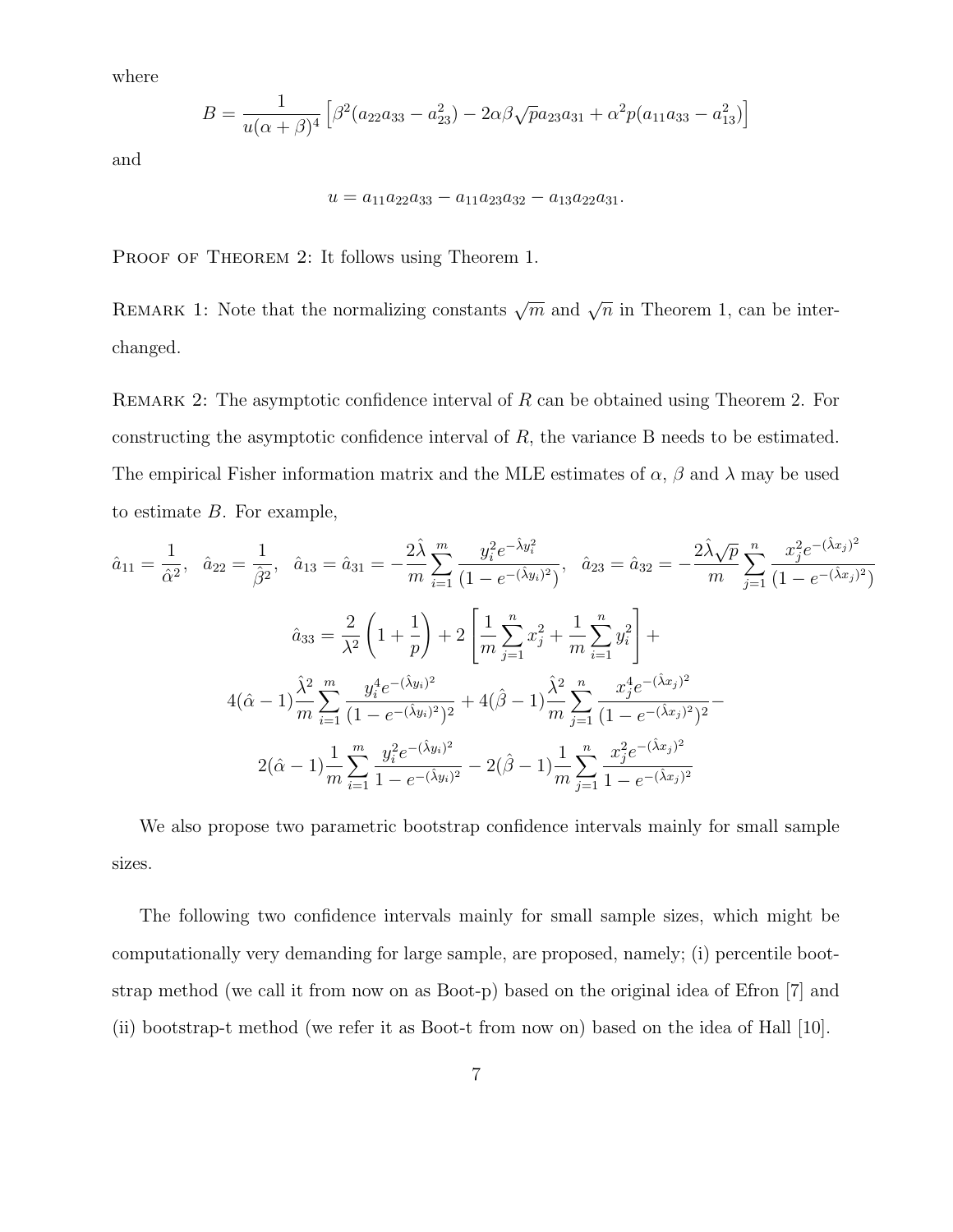BOOT-P METHODS:

STEP 1: First estimate  $\alpha$ ,  $\beta$  and  $\lambda$  from the given sample  $\{y_1, \ldots, y_m\}$  and  $\{x_1, \ldots x_n\}$ , using the maximum likelihood method.

STEP 2: Using any random mechanism, generate a random sample of size m, from  $\text{GR}(\hat{\alpha}, \hat{\lambda})$ , say  $\{y_1^*, \ldots, y_m^*\}$ . Similarly, generate a random sample of size  $n$ , say  $\{x_1^*, \ldots, x_n^*\}$  from  $\text{GR}(\hat{\beta}, \hat{\beta})$  $\hat{\lambda}$ ). Based on  $\{y_1^*, \ldots, y_m^*\}$  and  $\{x_1^*, \ldots, x_n^*\}$  compute the bootstrap estimate of R, say  $\hat{R}^*$ .

STEP 3: Repeat step 2, NBOOT times.

STEP 4: Let  $G^*(x) = P(\hat{R}^* \leq x)$ , be the cumulative distribution function of  $\hat{R}^*$ . Define  $\hat{R}_{Boot-p}(x) = G^{*^{-1}}(x)$  for a given x. The approximate  $100(1-\gamma)\%$  confidence interval of R is given by

$$
\left(\hat{R}_{\text{Boot}-p}(\frac{\gamma}{2}), \hat{R}_{\text{boot}-p}(1-\frac{\gamma}{2})\right). \tag{14}
$$

BOOT-T METHOD

STEP 1: Same as Boot-p

STEP 2: Same as Boot-p

STEP 3: Compute the following statistic:

$$
T^* = \frac{\sqrt{m}(\hat{R}^* - \hat{R})}{\sqrt{V(\hat{R}^*)}}.
$$

Note that,  $V(\hat{R}^*) = \frac{B^*}{m}$  $\frac{B^*}{m}$  and it can be computed as mentioned in Remark 2.

STEP 4: Repeat steps 2 and 3, NBOOT times.

STEP 5: From the NBOOT T<sup>\*</sup> values obtained, determine the upper and lower bound of the 100(1 –  $\gamma$ )% confidence interval of R as follows: Let  $H(x) = P(T^* \le x)$  be the cumulative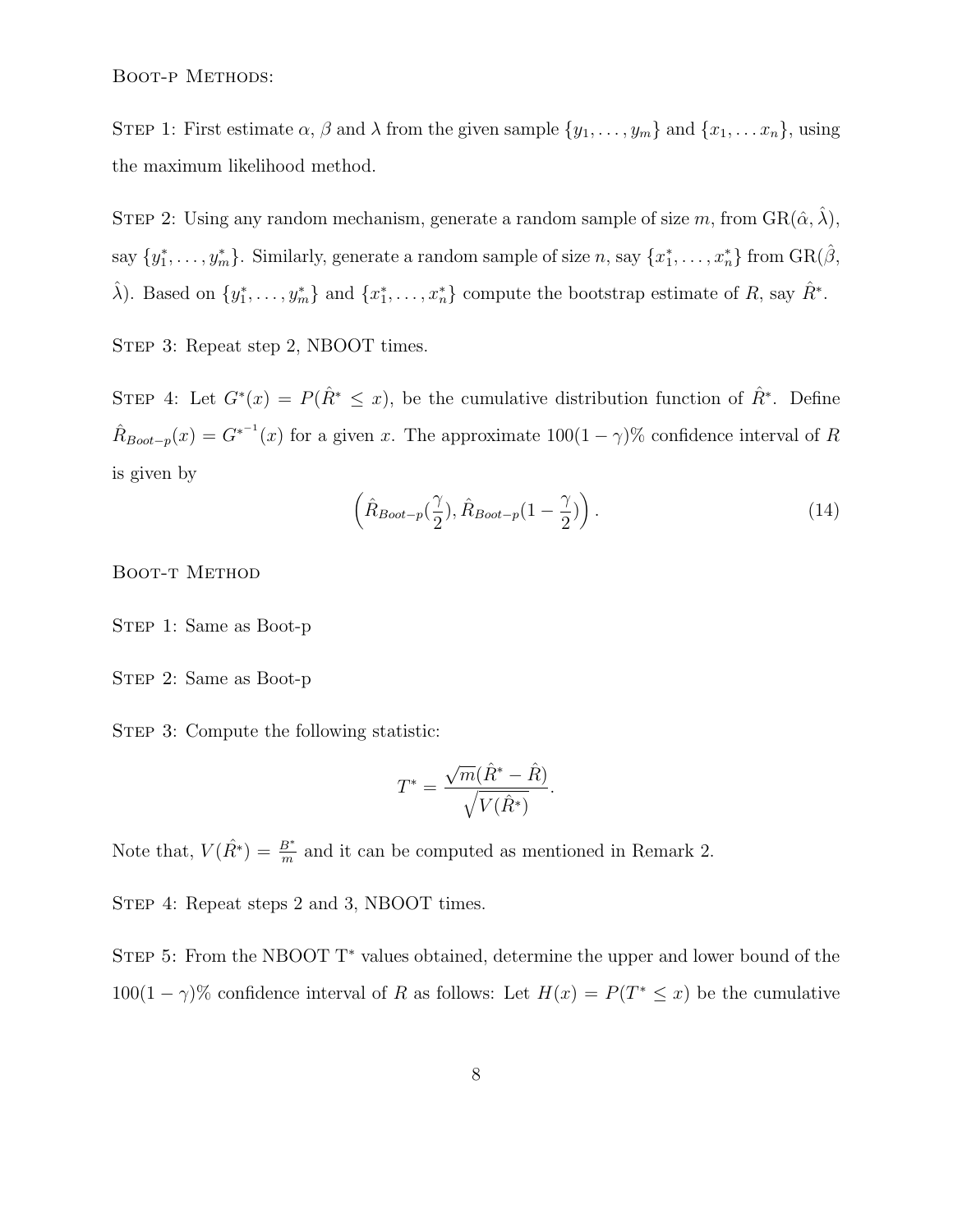distribution function of  $T^*$ . For a given x, define

$$
\hat{R}_{Boot-t} = \hat{R} + m^{-\frac{1}{2}} \sqrt{V(\hat{R})} H^{-1}(x).
$$

Here also,  $V(\hat{R}) = \frac{B}{m}$  $\frac{B}{m}$  can be computed using Remark 2. The approximate  $100(1-\gamma)\%$ confidence interval of  $R$  is given by

$$
\left(\hat{R}_{Boot-t}(\frac{\gamma}{2}),\hat{R}_{Boot-t}(1-\frac{\gamma}{2})\right).
$$

# 4 ESTIMATION OF R IF  $\lambda$  is KNOWN

#### 4.1 Classical Methods

In this section we assume that the scale parameters are known. Therefore, even if they are not same, we can always transform the data and make the scale parameters to be one in both cases. It is already observed by Surles and Padgett [26] that the MLE of R is

$$
\hat{R}_{MLE} = \frac{n \sum_{i=1}^{m} \ln(1 - e^{-Y_i^2})}{n \sum_{i=1}^{m} \ln(1 - e^{-Y_i^2}) + m \sum_{j=1}^{n} \ln(1 - e^{-X_j^2})}.
$$
\n(15)

The exact distribution of  $\hat{R}_{MLE}$  can be obtained and based on the distribution of  $\hat{R}_{MLE}$ ,  $100(1 - \gamma)$ % confidence interval of R can be obtained as

$$
\left[\frac{1}{1 + F_{2m,2n;1-\frac{\alpha}{2}} \times \left(\frac{1}{\hat{R}} - 1\right)}, \frac{1}{1 + F_{2m,2n;\frac{\alpha}{2}} \times \left(\frac{1}{\hat{R}} - 1\right)}\right],\tag{16}
$$

where,  $F_{2m,2n;\frac{\gamma}{2}}$  and  $F_{2m,2n;1-\frac{\gamma}{2}}$  are the lower and upper  $\frac{\gamma}{2}$  $th$  percentile points of a F distribution with  $2m$  and  $2n$  degrees of freedom.

Using the idea of Tong [30], [31], Surles and Padgett [26] also obtained the UMVUE of R and it can be written as;

$$
\hat{R}_{UMVUE} = 1 - \sum_{i=0}^{n-1} (-1)^i \frac{(m-1)!(n-1)!}{(m+i-1)!(n-i-1)!} \left(\frac{T_2}{T_1}\right)^i, \quad \text{if} \quad T_2 \le T_1
$$
\n
$$
= \sum_{i=0}^{m-1} (-1)^i \frac{(m-1)!(n-1)!}{(m-i-1)!(n+i-1)!} \left(\frac{T_1}{T_2}\right)^i, \quad \text{if} \quad T_1 \le T_2,
$$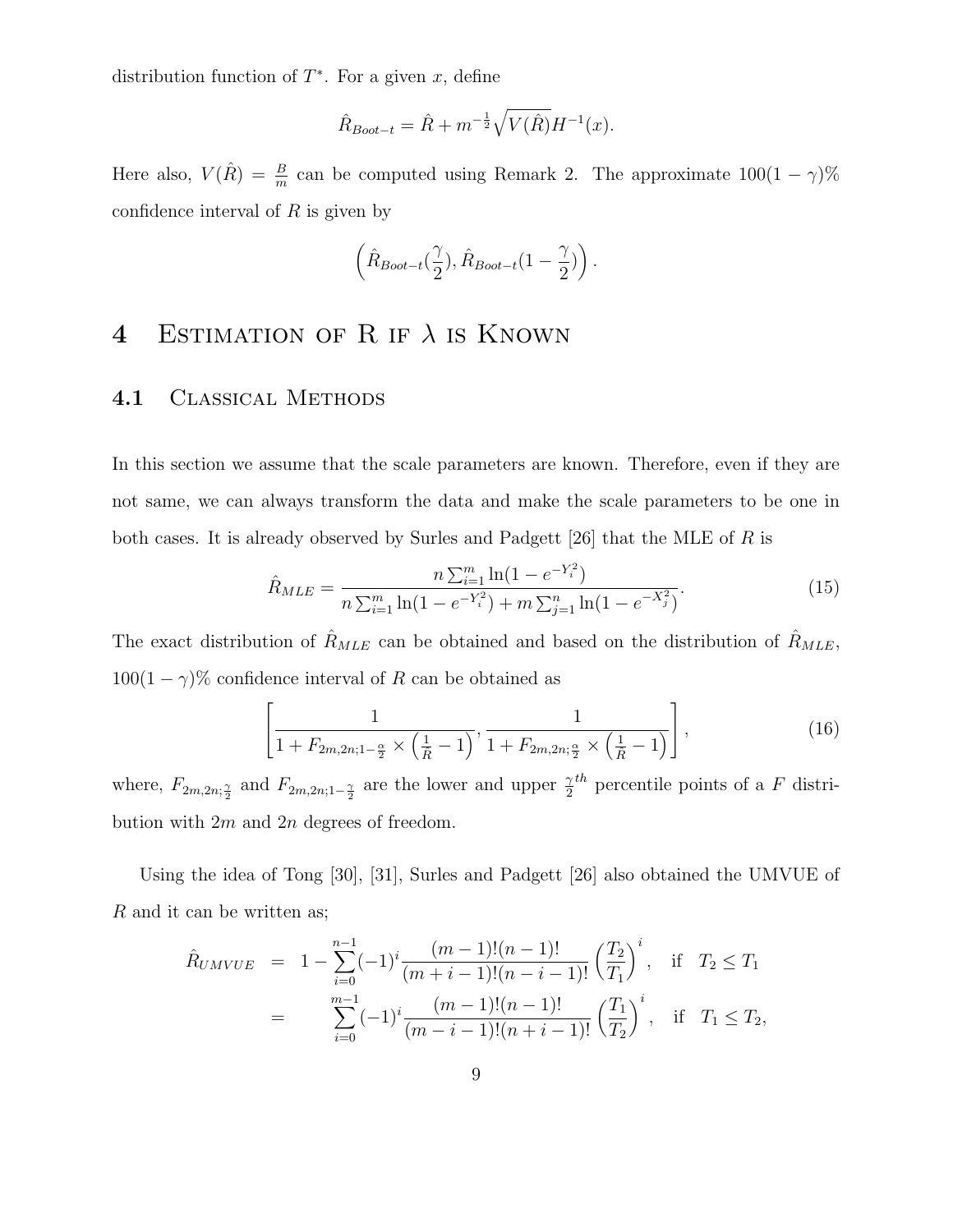where  $T_1 = -\sum_{i=1}^n \ln(1 - e^{-X_i^2})$  and  $T_2 = -\sum_{i=1}^m \ln(1 - e^{-Y_i^2})$ .

### 4.2 Bayesian Approach

In this subsection, we consider Bayesian estimate of  $R$ , under the assumptions that the shape parameters  $\alpha$  and  $\beta$  are random variables for both the populations. It is assumed that  $\alpha$ and  $\beta$  have independent gamma priors with the PDF's;

$$
\pi(\alpha) = \frac{b_1^{a_1}}{\Gamma(a_1)} \alpha^{a_1 - 1} e^{-b_1 \alpha}; \quad \alpha > 0,
$$
\n(17)

$$
\pi(\beta) = \frac{b_2^{a_2}}{\Gamma(a_2)} \beta^{a_2 - 1} e^{-b_2 \beta}; \quad \beta > 0,
$$
\n(18)

respectively. Here  $a_1, b_1, a_2, b_2 > 0$ . Therefore,  $\alpha$  and  $\beta$  follow Gamma $(a_1, b_1)$  and Gamma $(a_2, b_2)$ respectively. It is observed by Ahmad, Fakhry and Jaheen [1] and Surles and Padgett [27] that the posterior PDF R, for  $0 < r < 1$  is

$$
f_R(r) = C \frac{r^{a_2+n-1} (1-r)^{a_1+m-1}}{((b_1+T_1)(1-r)+(b_2+T_2)r)^{m+n+a_1+a_2}}, \quad \text{for} \quad 0 < r < 1,
$$
 (19)

where

$$
T_1 = -\sum_{i=1}^{m} \ln(1 - e^{-Y_i^2}),
$$
 and  $T_2 = -\sum_{j=1}^{n} \ln(1 - e^{-X_j^2})$ 

and

$$
C = \frac{\Gamma(n+m+a_1+a_2)}{\Gamma(a_1+m)\Gamma(a_2+n)} (b_1+T_1)^{a_1+m} (b_2+T_2)^{a_2+n}.
$$

Now let us study the shape of the density function of R. Note that  $\frac{d}{dr} \ln f_R(r) = 0$  has only two roots. Moreover,  $\lim_{r\to 0+} \frac{d}{dr} \ln f_R(r) > 0$  and  $\lim_{r\to 1-} \frac{d}{dr} \ln f_R(r) < 0$ . Therefore, the density  $f_R(r)$  has a unique mode in [0, 1] and the mode can be obtained as the unique root which lies between 0 and 1 of the following quadratic equation:

$$
2r2(B1 - B2) + r(2B2 - 2B1 + A1B2 + A2B1) - A2B1 = 0,
$$
\n(20)

where  $B_1 = b_1 + T_1$ ,  $B_2 = b_2 + T_2$ ,  $A_1 = a_1 + m - 1$ ,  $A_2 = a_2 + n - 1$ . The posterior mean or the median of  $R$ , can not be obtained in a closed form. They can be obtained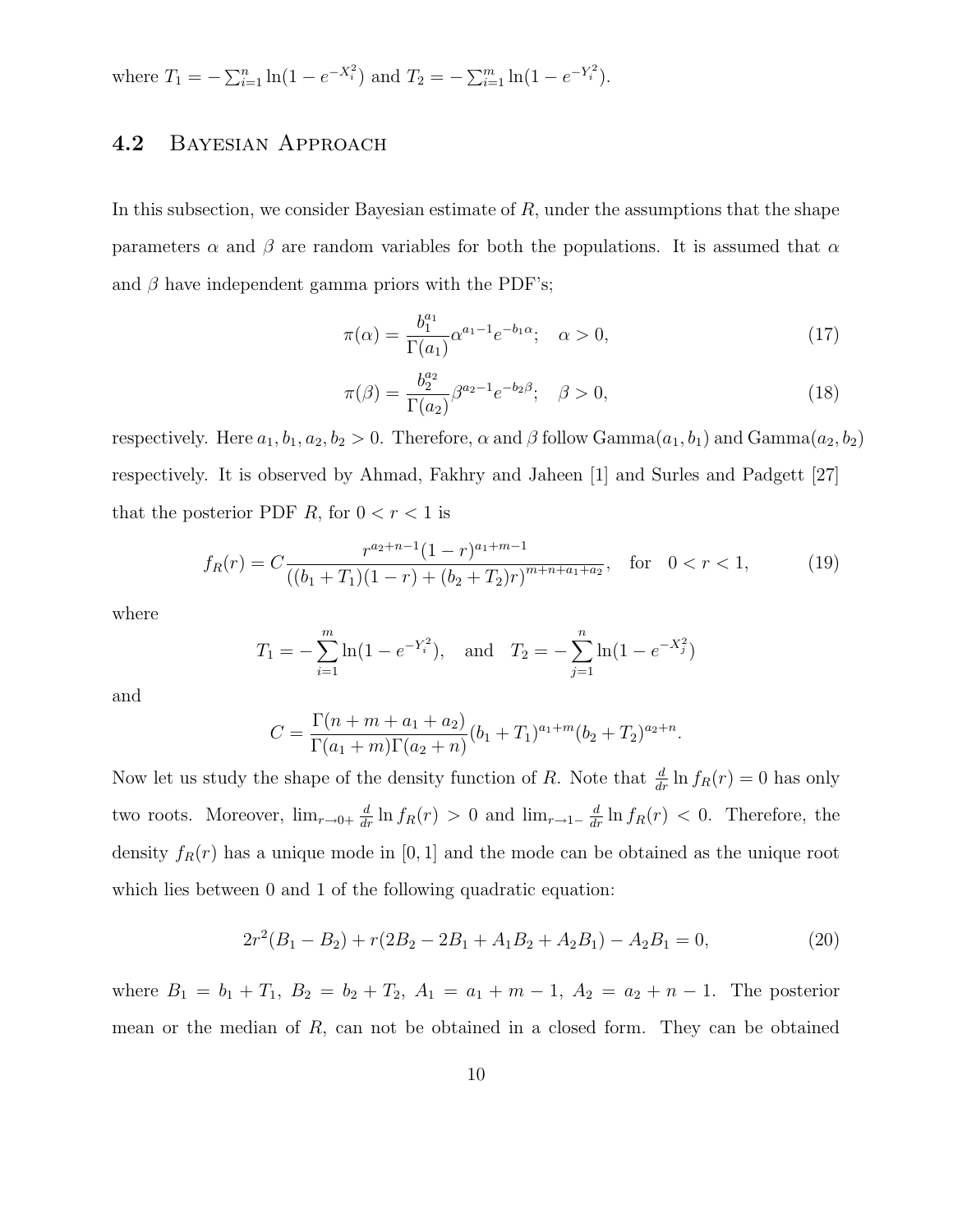| S.S.     | 2.00              | 2.50              | 3.00              | 3.50              | 4.00              |
|----------|-------------------|-------------------|-------------------|-------------------|-------------------|
|          |                   |                   |                   |                   |                   |
| (10,10)  | $-0.0042(0.0128)$ | $-0.0037(0.0119)$ | $-0.0030(0.0109)$ | $-0.0024(0.0098)$ | $-0.0018(0.0089)$ |
|          | $0.4228(92\%)$    | $0.4136(92\%)$    | $0.4025(92\%)$    | $0.3910(93\%)$    | 0.3796(93%)       |
|          | $0.3736(96\%)$    | $0.3484(96\%)$    | $0.3239(96\%)$    | $0.3017(96\%)$    | $0.2818(95\%)$    |
|          | $0.4657(94\%)$    | $0.4421(95\%)$    | $0.4151(96\%)$    | $0.3881(95\%)$    | $0.3627(95\%)$    |
|          | $0.3979(93\%)$    | $0.3842(93\%)$    | 0.3678(93%)       | $0.3508(93\%)$    | $0.3341(93\%)$    |
| (15,15)  | $-0.0030(0.0084)$ | $-0.0027(0.0078)$ | $-0.0023(0.0072)$ | $-0.0019(0.0065)$ | $-0.0016(0.0059)$ |
|          | $0.3473(93\%)$    | 0.3393(93%)       | $0.3297(94\%)$    | $0.3199(94\%)$    | $0.3101(94\%)$    |
|          | $0.3518(95\%)$    | $0.3288(95\%)$    | $0.3064(95\%)$    | $0.2855(94\%)$    | $0.2665(95\%)$    |
|          | $0.4024(96\%)$    | $0.3708(94\%)$    | $0.3411(93\%)$    | $0.3143(93\%)$    | $0.2904(92\%)$    |
|          | $0.3330(94\%)$    | 0.3208(93%)       | 0.3062(93%)       | 0.2913(93%)       | 0.2768(93%)       |
| (20,20)  | $-0.0015(0.0062)$ | $-0.0011(0.0057)$ | $-0.0008(0.0052)$ | $-0.0004(0.0047)$ | $-0.0001(0.0042)$ |
|          | $0.3020(94\%)$    | $0.2946(94\%)$    | $0.2859(95\%)$    | $0.2769(95\%)$    | $0.2683(95\%)$    |
|          | $0.2960(96\%)$    | $0.2794(95\%)$    | $0.2620(95\%)$    | $0.2455(95\%)$    | $0.2307(95\%)$    |
|          | $0.3407(94\%)$    | $0.3240(94\%)$    | $0.3059(93\%)$    | $0.2882(93\%)$    | $0.2717(92\%)$    |
|          | $0.2920(94\%)$    | $0.2808(94\%)$    | $0.2676(95\%)$    | $0.2541(94\%)$    | $0.2411(94\%)$    |
| (25, 25) | $-0.0018(0.0050)$ | $-0.0015(0.0047)$ | $-0.0012(0.0043)$ | $-0.0009(0.0039)$ | $-0.0007(0.0035)$ |
|          | $0.2708(94\%)$    | $0.2640(95\%)$    | $0.2561(95\%)$    | $0.2481(95\%)$    | $0.2402(96\%)$    |
|          | 0.2923(95%)       | $0.2780(96\%)$    | $0.2627(96\%)$    | $0.2479(96\%)$    | $0.2341(96\%)$    |
|          | $0.2875(95\%)$    | $0.2705(95\%)$    | $0.2532(95\%)$    | $0.2368(95\%)$    | $0.2219(95\%)$    |
|          | $0.2632(94\%)$    | $0.2529(95\%)$    | $0.2408(95\%)$    | $0.2285(94\%)$    | $0.2166(94\%)$    |
| (30,30)  | $-0.0032(0.0038)$ | $-0.0028(0.0035)$ | $-0.0024(0.0032)$ | $-0.0020(0.0029)$ | $-0.0017(0.0026)$ |
|          | $0.2480(95\%)$    | $0.2419(95\%)$    | $0.2347(95\%)$    | $0.2273(96\%)$    | $0.2201(96\%)$    |
|          | 0.2291(93%)       | 0.2222(93%)       | $0.2136(94\%)$    | $0.2044(95\%)$    | $0.1948(95\%)$    |
|          | $0.2180(94\%)$    | $0.2086(94\%)$    | $0.1984(94\%)$    | $0.1883(94\%)$    | $0.1788(94\%)$    |
|          | $0.2420(95\%)$    | $0.2326(95\%)$    | $0.2214(95\%)$    | $0.2100(95\%)$    | $0.1990(95\%)$    |

Table 1: Biases, MSEs, Confidence Lengths and Coverage Percentages of the different methods.

The first rows represent the average biases and the corresponding MSEs are reported within brackets. Second, third, fourth rows represent the average lengths and the corresponding coverage percentages of the asymptotic, boot-p and boot-t confidence intervals. The fifth rows represent the average lengths and the corresponding coverage percentages bases on the formula (16), simply putting  $\lambda = \hat{\lambda}$ .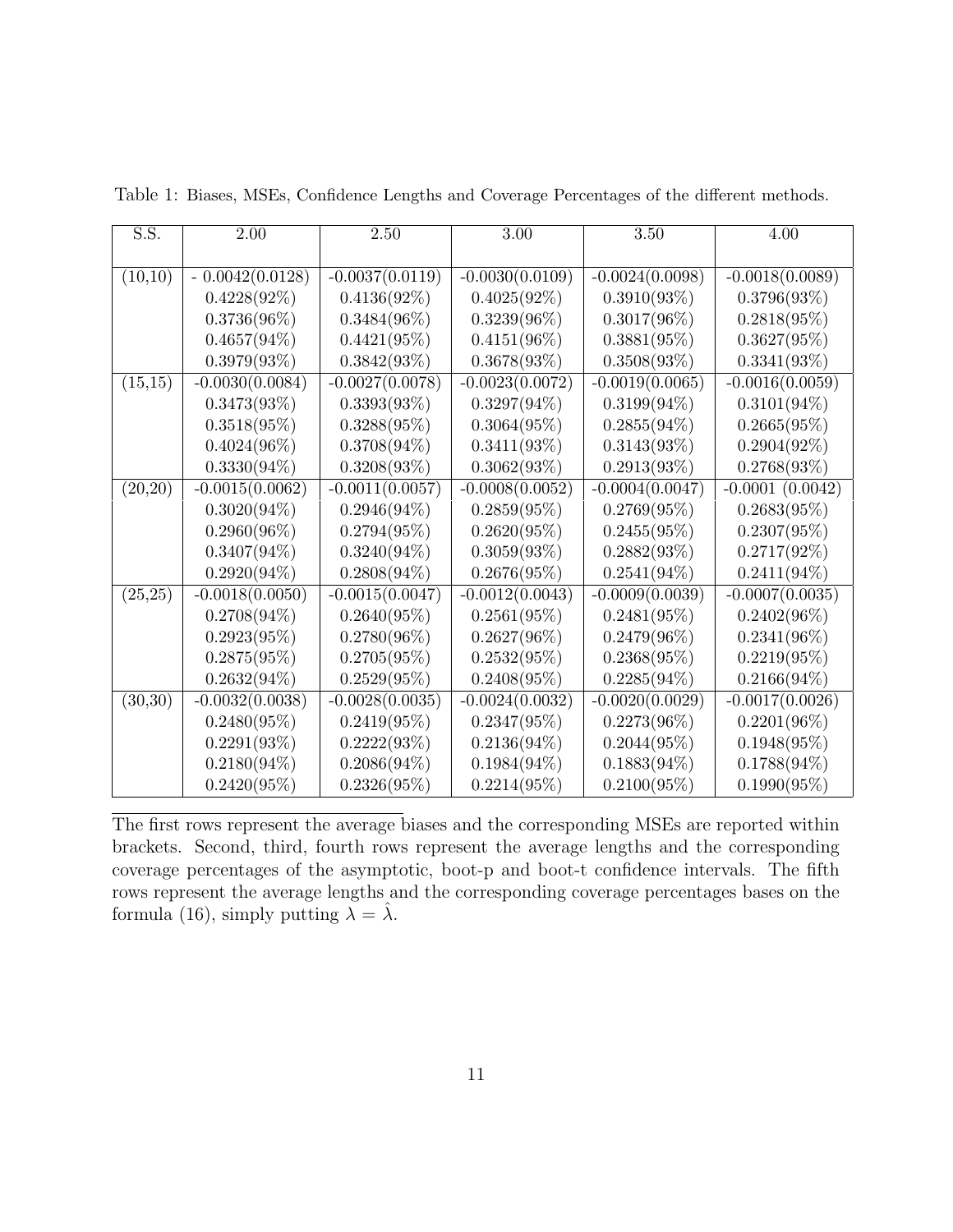| S.S.     | $2.00\,$          | $2.50\,$          | $\overline{3.00}$ | 3.50              | 4.00              |
|----------|-------------------|-------------------|-------------------|-------------------|-------------------|
|          |                   |                   |                   |                   |                   |
| (10,10)  | $-0.0049(0.0109)$ | $-0.0069(0.0099)$ | $-0.0081(0.0088)$ | $-0.0088(0.0079)$ | $-0.0092(0.0070)$ |
|          | $-0.0037(0.0118)$ | $-0.0035(0.0104)$ | $-0.0032(0.0092)$ | $-0.0030(0.0081)$ | $-0.0028(0.0071)$ |
|          | $-0.0011(0.0135)$ | 0.0011(0.0124)    | 0.0027(0.0111)    | 0.0038(0.0099)    | 0.0046(0.0088)    |
|          | $-0.0101(0.0104)$ | $-0.0145(0.0099)$ | $-0.0174(0.0093)$ | $-0.0193(0.0087)$ | $-0.0205(0.0080)$ |
|          | $-0.0097(0.0105)$ | $-0.0138(0.0100)$ | $-0.0166(0.0094)$ | $-0.0184(0.0087)$ | $-0.0195(0.0080)$ |
| (15,15)  | $-0.0037(0.0074)$ | $-0.0050(0.0067)$ | $-0.0058(0.0059)$ | $-0.0062(0.0052)$ | $-0.0065(0.0046)$ |
|          | $-0.0029(0.0078)$ | $-0.0027(0.0070)$ | $-0.0025(0.0061)$ | $-0.0024(0.0054)$ | $-0.0022(0.0048)$ |
|          | $-0.0010(0.0087)$ | 0.0006(0.0081)    | 0.0017(0.0073)    | 0.0024(0.0065)    | 0.0030(0.0058)    |
|          | $-0.0073(0.0074)$ | $-0.0102(0.0070)$ | $-0.0121(0.0065)$ | $-0.0134(0.0060)$ | $-0.0141(0.0055)$ |
|          | $-0.0071(0.0074)$ | $-0.0099(0.0070)$ | $-0.0118(0.0065)$ | $-0.0130(0.0060)$ | $-0.0137(0.0055)$ |
| (20,20)  | $-0.0028(0.0055)$ | $-0.0037(0.0049)$ | $-0.0043(0.0043)$ | $-0.0046(0.0038)$ | $-0.0048(0.0034)$ |
|          | $-0.0015(0.0057)$ | $-0.0014(0.0050)$ | $-0.0013(0.0044)$ | $-0.0012(0.0038)$ | $-0.0011(0.0033)$ |
|          | 0.0000(0.0063)    | 0.0012(0.0057)    | 0.0020(0.0052)    | 0.0026(0.0046)    | 0.0030(0.0041)    |
|          | $-0.0049(0.0056)$ | $-0.0071(0.0052)$ | $-0.0086(0.0047)$ | $-0.0095(0.0043)$ | $-0.0101(0.0039)$ |
|          | $-0.0048(0.0056)$ | $-0.0069(0.0052)$ | $-0.0083(0.0047)$ | $-0.0092(0.0043)$ | $-0.0098(0.0039)$ |
| (25, 25) | $-0.0012(0.0043)$ | $-0.0020(0.0038)$ | $-0.0025(0.0034)$ | $-0.0028(0.0030)$ | $-0.0030(0.0026)$ |
|          | $-0.0020(0.0047)$ | $-0.0019(0.0041)$ | $-0.0018(0.0036)$ | $-0.0017(0.0032)$ | $-0.0016(0.0028)$ |
|          | $-0.0008(0.0051)$ | 0.0001(0.0047)    | 0.0008(0.0042)    | 0.0013(0.0038)    | 0.0016(0.0034)    |
|          | $-0.0047(0.0047)$ | $-0.0065(0.0043)$ | $-0.0077(0.0040)$ | $-0.0084(0.0036)$ | $-0.0088(0.0033)$ |
|          | $-0.0047(0.0047)$ | $-0.0064(0.0043)$ | $-0.0075(0.0040)$ | $-0.0082(0.0036)$ | $-0.0087(0.0033)$ |
| (30,30)  | $-0.0025(0.0036)$ | $-0.0031(0.0032)$ | $-0.0034(0.0028)$ | $-0.0036(0.0025)$ | $-0.0036(0.0022)$ |
|          | $-0.0032(0.0035)$ | $-0.0029(0.0031)$ | $-0.0027(0.0027)$ | $-0.0025(0.0024)$ | $-0.0023(0.0021)$ |
|          | $-0.0023(0.0039)$ | $-0.0013(0.0036)$ | $-0.0006(0.0032)$ | $-0.0001(0.0028)$ | 0.0003(0.0025)    |
|          | $-0.0056(0.0036)$ | $-0.0069(0.0033)$ | $-0.0078(0.0030)$ | $-0.0082(0.0028)$ | $-0.0085(0.0025)$ |
|          | $-0.0055(0.0036)$ | $-0.0068(0.0033)$ | $-0.0077(0.0030)$ | $-0.0081(0.0028)$ | $-0.0084(0.0025)$ |

Table 2: Biases and MSEs of the different estimators.

The first, second, third, fourth and fifth rows represent the biases and the corresponding MSEs by MLEs, UMVUES, approximate Bayes (with respect to 0-1 loss function), approximate Bayes (Lindley's approximation) and the Bayes estimators (with respect to the squared error loss function) are reported within brackets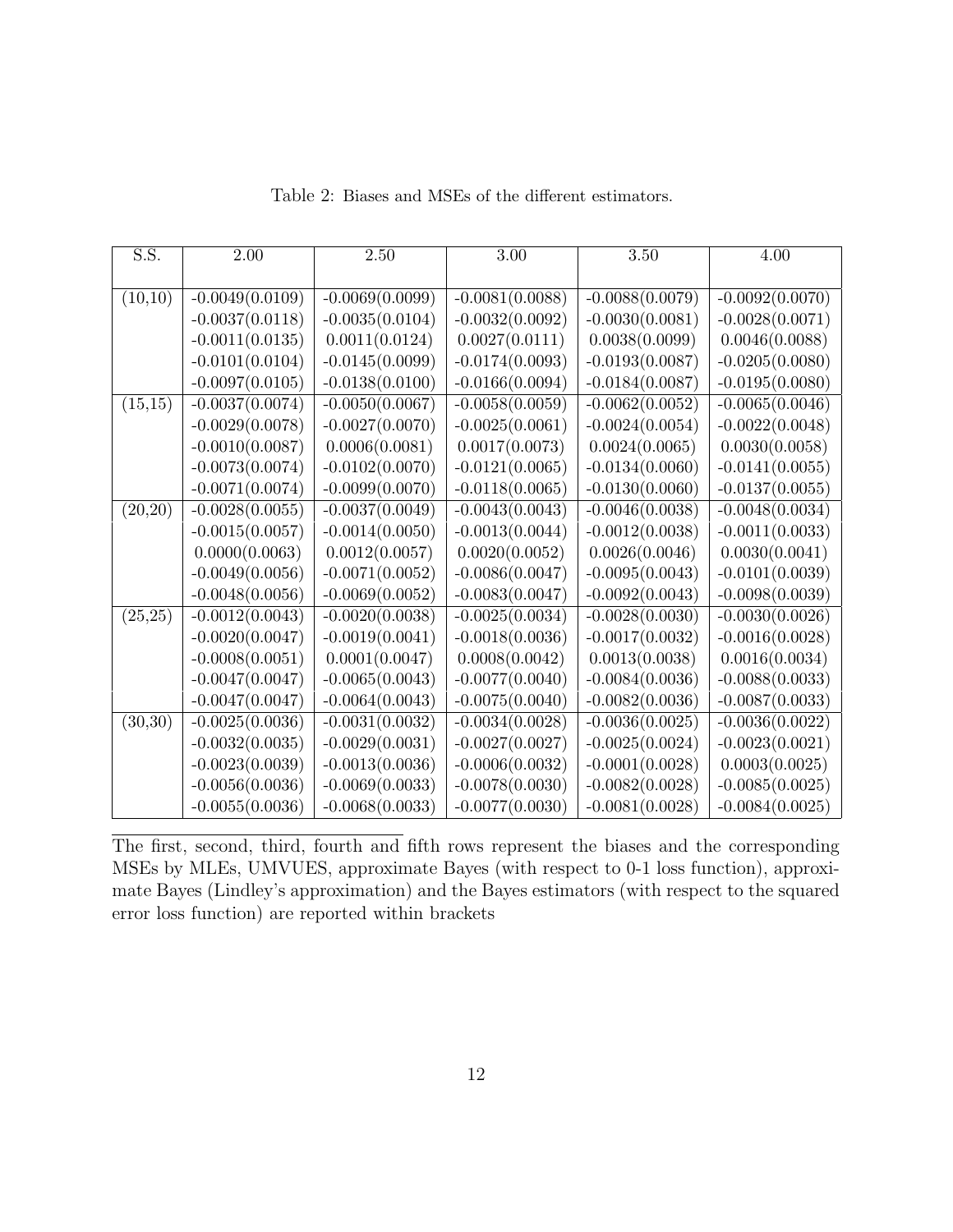| S.S.     | 2.00                      | 2.50           | $3.00\,$       | 3.50           | 4.00           |
|----------|---------------------------|----------------|----------------|----------------|----------------|
|          |                           |                |                |                |                |
| (10,10)  | $0.4005(95\%)$            | $0.3881(95\%)$ | $0.3732(95\%)$ | $0.3577(95\%)$ | $0.3425(95\%)$ |
|          | $0.3982(94\%)$            | $0.3848(94\%)$ | $0.3687(94\%)$ | $0.3521(94\%)$ | $0.3359(94\%)$ |
|          | $0.4148(95\%)$            | $0.3956(95\%)$ | $0.3757(95\%)$ | 0.3566(95%)    | $0.3387(95\%)$ |
| (15,15)  | $0.3342(94\%)$            | $0.3227(94\%)$ | $0.3091(94\%)$ | $0.2951(94\%)$ | $0.2815(94\%)$ |
|          | $0.3332(93\%)$            | $0.3210(93\%)$ | 0.3067(93%)    | 0.2920(93%)    | $0.2778(94\%)$ |
|          | $0.3504(96\%)$            | $0.3342(96\%)$ | $0.3172(96\%)$ | $0.3005(96\%)$ | $0.2849(96\%)$ |
| (20,20)  | $0.2927(95\%)$            | 0.2821(95%)    | 0.2696(95%)    | $0.2567(95\%)$ | $0.2443(95\%)$ |
|          | $0.2921(95\%)$            | $0.2811(95\%)$ | $0.2680(95\%)$ | $0.2547(95\%)$ | $0.2419(95\%)$ |
|          | $0.3071(95\%)$            | $0.2925(95\%)$ | $0.2770(95\%)$ | 0.2620(95%)    | $0.2479(95\%)$ |
| (25, 25) | $0.2636(95\%)$            | 0.2538(95%)    | 0.2423(95%)    | 0.2305(95%)    | 0.2191(95%)    |
|          | $0.2632(95\%)$            | $0.2531(95\%)$ | $0.2411(95\%)$ | $0.2290(95\%)$ | $0.2173(95\%)$ |
|          | $0.2760(94\%)$            | $0.2626(94\%)$ | $0.2484(94\%)$ | $0.2346(94\%)$ | $0.2216(94\%)$ |
| (30,30)  | $\overline{0.2}424(96\%)$ | $0.2333(96\%)$ | $0.2225(96\%)$ | $0.2115(96\%)$ | $0.2009(96\%)$ |
|          | $0.2421(96\%)$            | $0.2327(96\%)$ | $0.2217(96\%)$ | $0.2104(96\%)$ | $0.1996(96\%)$ |
|          | $0.2541(95\%)$            | $0.2422(95\%)$ | 0.2294(95%)    | $0.2168(95\%)$ | $0.2049(95\%)$ |

Table 3: The average confidence, HPD lengths and coverage percentages.

The first and second rows represent the confidence intervals based on (16) using the estimate of R as MLE or UMVUE. The third rows represent the average HPD intervals and the corresponding coverage percentages based on MCMC.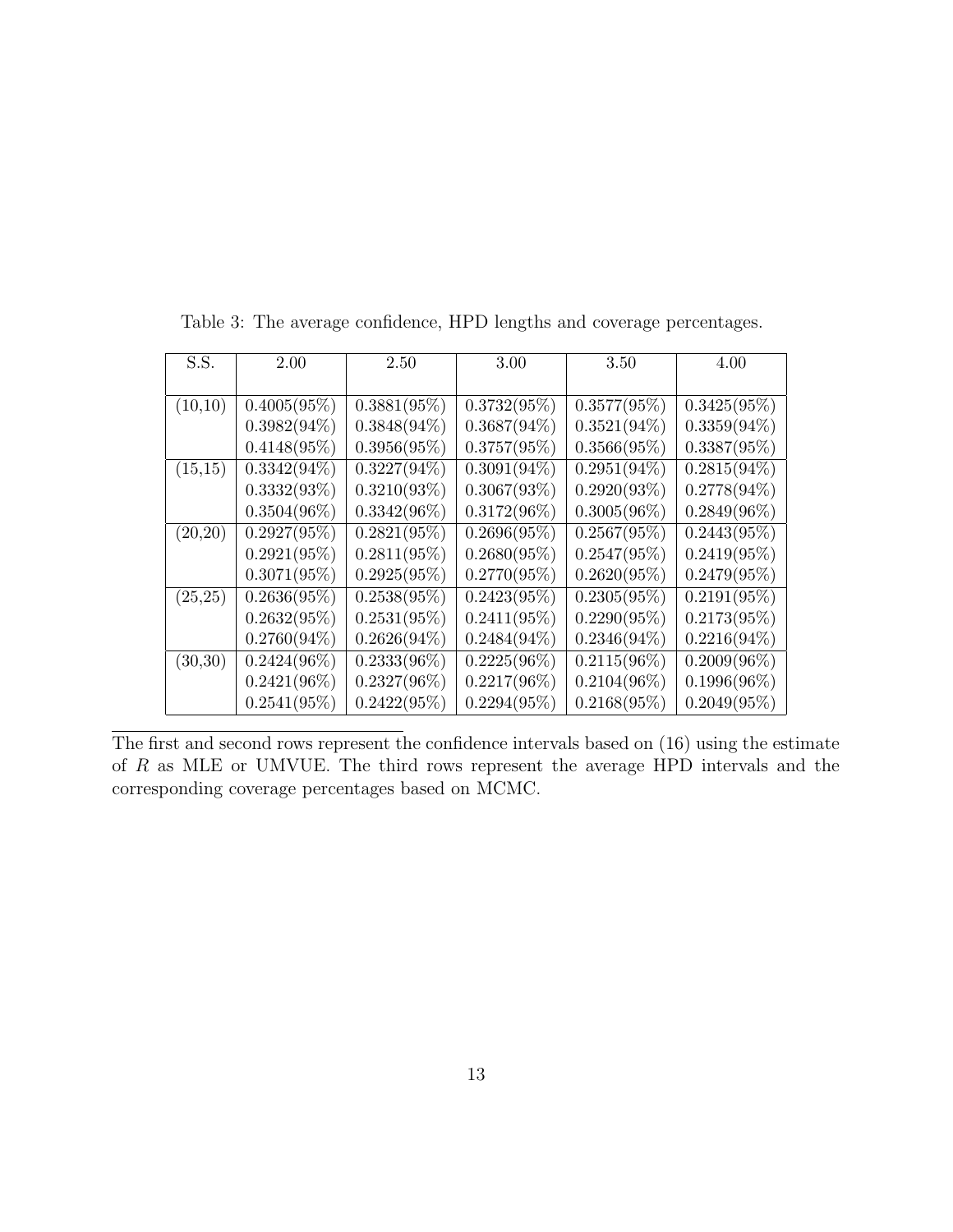numerically. Alternatively, using the idea of Gibbs sampling we can compute the posterior mean and median by simulation technique. The crucial point about Gibbs sampling is to generate samples from the posterior distribution. Since the posterior density function is log-concave and bounded, using the idea Berger and Sun [2] the samples to be generated from the posterior density function can be obtained. But we propose the following simple procedure in this case. It is easy to see that the posterior density functions of  $\alpha$  and  $\beta$  are Gamma $(a_1 + m, b_1 + T_1)$  and Gamma $(a_2 + n, b_2 + T_2)$  respectively and they are independent. Therefore once we generate random samples from the posterior density functions of  $\alpha$  and  $\beta$ , we obtain by a simple transformation, random samples from the posterior density function of R. Once we have a sample of size  $N$  from the posterior density function of  $R$ , we can compute the estimates of the posterior mean and median. Using the idea of Chen and Shao [5], we can compute the highest posterior density (HPD) interval.

Now, consider the following loss function:

$$
L(a,b) = \begin{cases} 0 & \text{if } |a-b| \le c \\ 1 & \text{if } |a-b| > c. \end{cases}
$$
 (21)

It is known that the Bayes estimate with respect the above loss function (21) is the midpoint of the 'modal interval' of length 2c of the posterior distribution (see Ferguson  $[8]$ , page 51, problem 5). Therefore, the posterior mode is an approximate Bayes estimator of R with respect to the loss function  $(21)$  when the constant c is small.

As we had mentioned before, the Bayes estimate of  $R$  under squared error loss can not be computed analytically. Alternatively, using the approximation of Lindley [17] and following the approach of Ahmad, Fakhry and Jaheen [1], it can be easily seen that the approximate Bayes estimate of R, say  $\hat{R}_{BS}$ , under squared error loss is

$$
\hat{R}_{BS} = \tilde{R} \left[ 1 + \frac{\tilde{\alpha} \tilde{R}^2}{\tilde{\beta}^2 (n + a_2 - 1)(m + b_1 - 1)} \times \left( \tilde{\alpha} (m + a_1 - 1) - \tilde{\beta} (n + a_2 - 1) \right) \right], \quad (22)
$$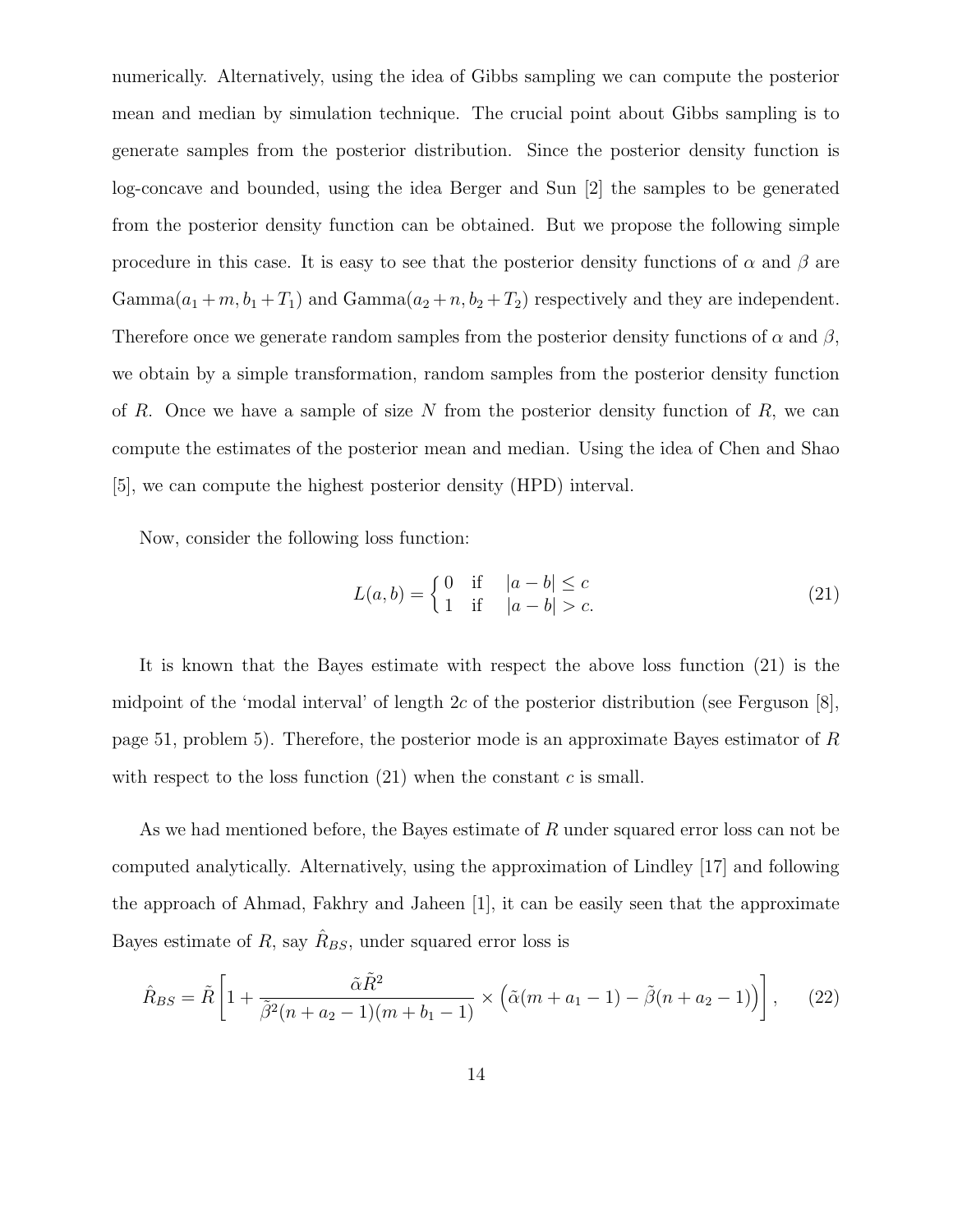where

$$
\tilde{\beta} = \frac{n + a_2 - 1}{b_2 + T_2}, \quad \tilde{\alpha} = \frac{m + a_1 - 1}{b_1 + T_1}, \quad \tilde{R} = \frac{\tilde{\beta}}{\tilde{\alpha} + \tilde{\beta}}.
$$

# 5 Numerical Experiments and Discussions

In this section we mainly perform some simulation experiments to observe the behavior of the different methods for different sample sizes and for different parameter values. All computations are performed at the Indian Institute of Technology Kanpur using Pentium IV processor. All the programs are written in FORTRAN-77 and we used the random deviate generator RAN2, described in Press et al. [21].

We consider both the cases separately to draw inference on R, namely when (i)  $\lambda$  is unknown and (ii)  $\lambda$  is known. We consider the following sample sizes;  $(m, n) = (10, 10)$ ,  $(15,15)$ ,  $(20,20)$ ,  $(25,25)$ ,  $(30,30)$  and the following parameter values;  $\alpha = 1.50$  and  $\beta = 2.00$ , 2.50, 3.00, 3.50 and 4.00. Without loss of generality we take  $\lambda = 1$  and all the results are based on 1000 replications.

#### CASE I:  $\lambda$  is unknown

From the sample, we compute the estimate of  $\lambda$  using the iterative algorithm (11). We started the iterative process with the initial estimate 1 and the iterative process stops when the difference between the two consecutive iterates are less than  $10^{-6}$ . Once we estimate  $\lambda$ , we estimate  $\alpha$  and  $\beta$  using (8) and (9) respectively. Finally we obtain the MLE of R using (12). We report the average biases and mean squared errors (MSEs) over 1000 replications. We compute the 95% confidence intervals based on the asymptotic distribution of  $\hat{R}$  and using Remark 2. We also compute the 95% confidence intervals based on Boot-p and Boot-t methods. For both Boot-p and Boot-t, we took 100 replications for sample size (10, 10), 200 replications for sample sizes  $(15, 15)$ ,  $(20, 20)$  and  $(25, 25)$  and 300 replications for sample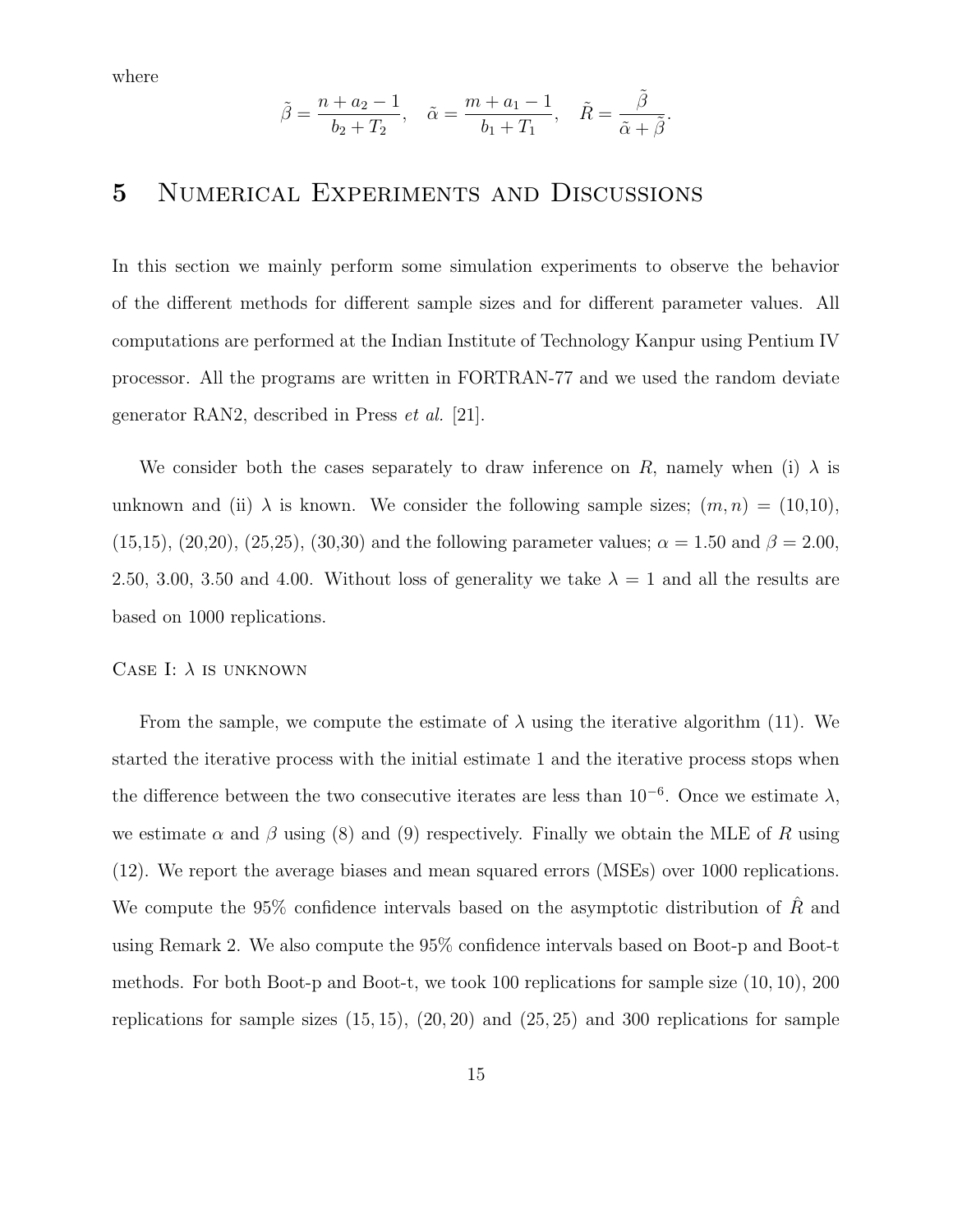size  $(30, 30)$ . We also compute approximate confidence interval of R using the formula  $(16)$ and replacing  $\lambda$  by  $\hat{\lambda}$ . All the results are reported in Table 1

Some of the points are quite clear from this experiment. Even for small sample sizes, the performance of the MLEs are quite satisfactory in terms of biases and MSEs. It is observed that when  $m, n$  increase then MSEs decrease. It verifies the consistency property of the MLE of R. Surprisingly, the confidence intervals based on the MLEs work quite well even when the sample size is very small, say (10,10). The performance of the bootstrap confidence intervals are quite good. Particularly, Boot-p intervals perform very well. It reaches the nominal level even when the sample size is very small. The approximate confidence intervals based on F-distribution also works very well even for small sample sizes. Among the different confidence intervals, Boot-p has the shortest confidence lengths.

#### CASE II:  $\lambda$  is known

In this case we obtain the estimates of R by using the MLE and UMVUE. We do not have any prior information on R, and therefore, we prefer to use the non-informative prior namely,  $a_1 = a_2 = b_1 = b_2 = 0$  to compute different Bayes estimates. Using the same prior distributions, we compute approximate Bayes estimates with respect to  $0 - 1$  loss function (mode of the posterior distribution), approximate Bayes estimates using Ahmad, Fakhry and Jaheen [1]'s method and Bayes estimate with respect to squared error loss function using MCMC method. We report the average estimates and the MSEs based on 1000 replications. The results are reported in Table 2.

In this case, as expected for all the methods when  $m, n$  increase then the average biases and the MSEs decrease. It is observed that the MLEs and UMVUEs behave almost in a similar manner, both with respect to biases and MSEs. The approximate Bayes estimate obtained by Ahmad, Kakhry and Jaheen [1]s method and by the MCMC method behave very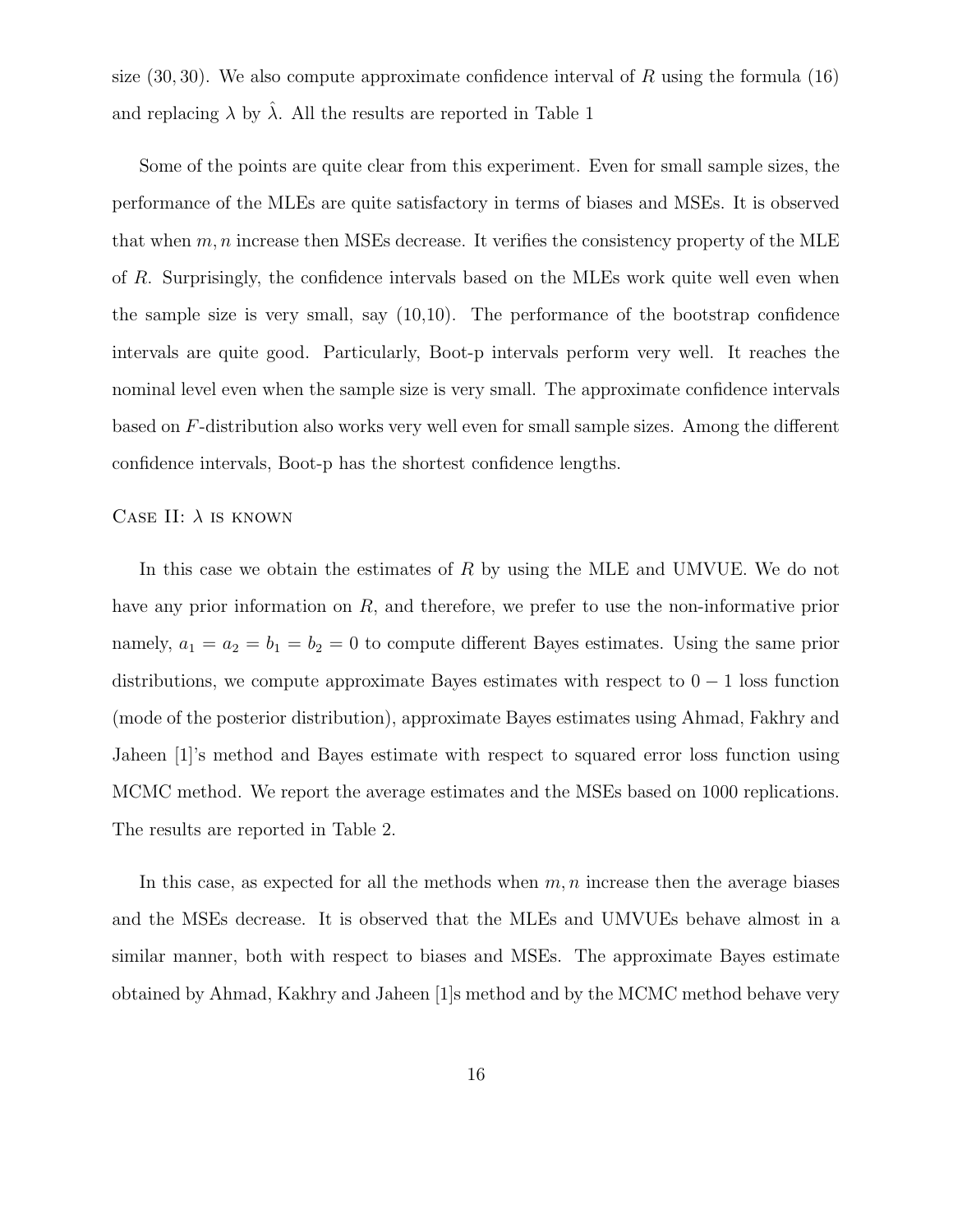similarly. Interestingly, the approximate Bayes estimate obtained by using mode behaves quite differently from the other. It has significantly lower biases, in most of the cases, where as it has slightly higher MSEs than the rest.

We also compute confidence intervals and the corresponding coverage percentages by different methods. We compute the confidence intervals using (16), we also use (16) replacing  $\hat{R}$  by  $\tilde{R}$ . We compute the HPD regions assuming non-informative priors. The results are reported in Table 3. In this case all the three confidence intervals behave very similarly in the sense of average confidence lengths and coverage percentages. Among the three, the confidence intervals based on  $(16)$  and using the UMVUE of R provide the shortest length.

Now we consider some numerical simulations for R very close to 1 (greatert than 0.95). Note that in the previous cases  $0.5714 < R < 0.7213$ . The performances of the different estimates can be quite different for  $R > 0.95$  and particularly when the sample sizes are different. To study the properties of the different estimators for  $R > 0.95$  and for different m and  $n$  we perform the following simulation experiments. We consider the two cases separately as before, namely (i) unknown  $\lambda$ , (ii) known  $\lambda$ . We take the following configurations of  $(m, n)$  $= (10,10), (10,20), (10,30), (30,10), (30,30)$  and  $\beta = 30.00, 35.00, 40.00, 45.00, 50.00$ . As before,  $\alpha = 1.5$  and  $\lambda = 1.0$ . Note that here  $0.9523 < R < 0.9709$ . Here also all the results are based on 1000 replications. For unknown  $\lambda$ , the results are reported in Table 4 and for known  $\lambda$ , the results are reported in Tables 5 and 6.

Comparing Tables 1 and 4 it is observed that although all the methods behave similarly for moderate  $R$ , the same is not true for large  $R$ . The confidence intervals based on the MLEs have higher coverage probabilities and also larger average confidence lengths. On the other hand the approximate confidence intervals based on  $F$  distribution have smaller coverage probabilities and also smaller average confidence lengths. It is observed that for large R, boot-p method works well in terms of the coverage probabilities when the scale parameter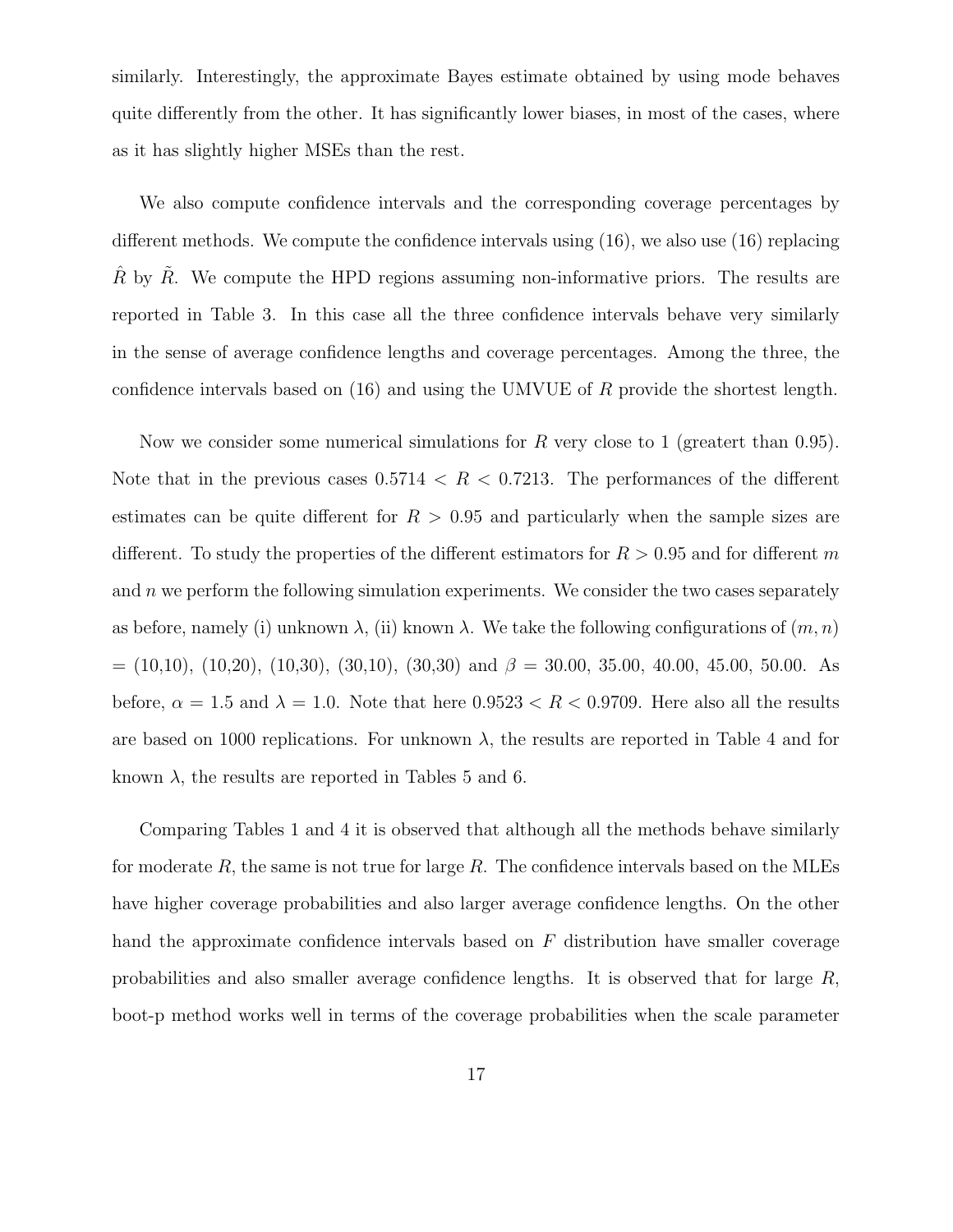is unknown. Interestingly, comparing Tables 2, 5 and Tables 3, 6, it is observed that the performances of the estimators do not change when scale parameters are known.

# 6 Data Analysis

In this section we present a data analysis of the strength data reported by Badar and Priest [3]. The data represent the strength data measured in GPa, for single carbon fibers and impregnated 1000-carbon fiber tows. Single fibers were tested under tension at gauge lengths of 1, 10, 20, and 50mm. Impregnated tows of 1000 fibers were tested at gauge lengths of 20, 50, 150 and 300 mm. It is already observed by Durham and Padgett [6] that Weibull model does not work well in this case. Surles and Padgett [26], [27] observed that generalized Rayleigh works quite well for these strength data. For illustrative purpose, we will be considering the single fibers of 20 mm (Data Set I) and 10 mm (Data Set II) in gauge length, with sample sizes  $m = 69$  and  $n = 63$ , respectively. We are analyzing the data by subtracting 1.0 and 1.8 from the first and second data set respectively. The transformed data sets corresponds to 20 mm and 10 mm gauge lengths are assumed to follow  $GR(\alpha, \lambda)$ and  $GR(\beta, \lambda)$  respectively.

We use the iterative procedure (8) using the initial estimate of  $\lambda = 1.0$ . We used the stopping criterion as  $|\lambda_{(j)} - \lambda_{(j+1)}| < 10^{-6}$ . The iterative process stops in 14 steps and the final estimates are  $\hat{\alpha} = 2.4421$ ,  $\hat{\beta} = 1.4216$ , and  $\hat{\lambda} = 0.8598$ . Before analyzing further, we checked the validity of the models. We plot the empirical survival functions and the fitted survival functions in Figures 1 and 2

We used the Kolmogorov-Smirnov (K-S) tests for each data sets to the fitted models. It is observed that for Data Sets I and II, the K-S distances are 0.09 and 0.12 with the corresponding  $p$  values are 0.6069 and 0.2845 respectively. It indicates that the GR model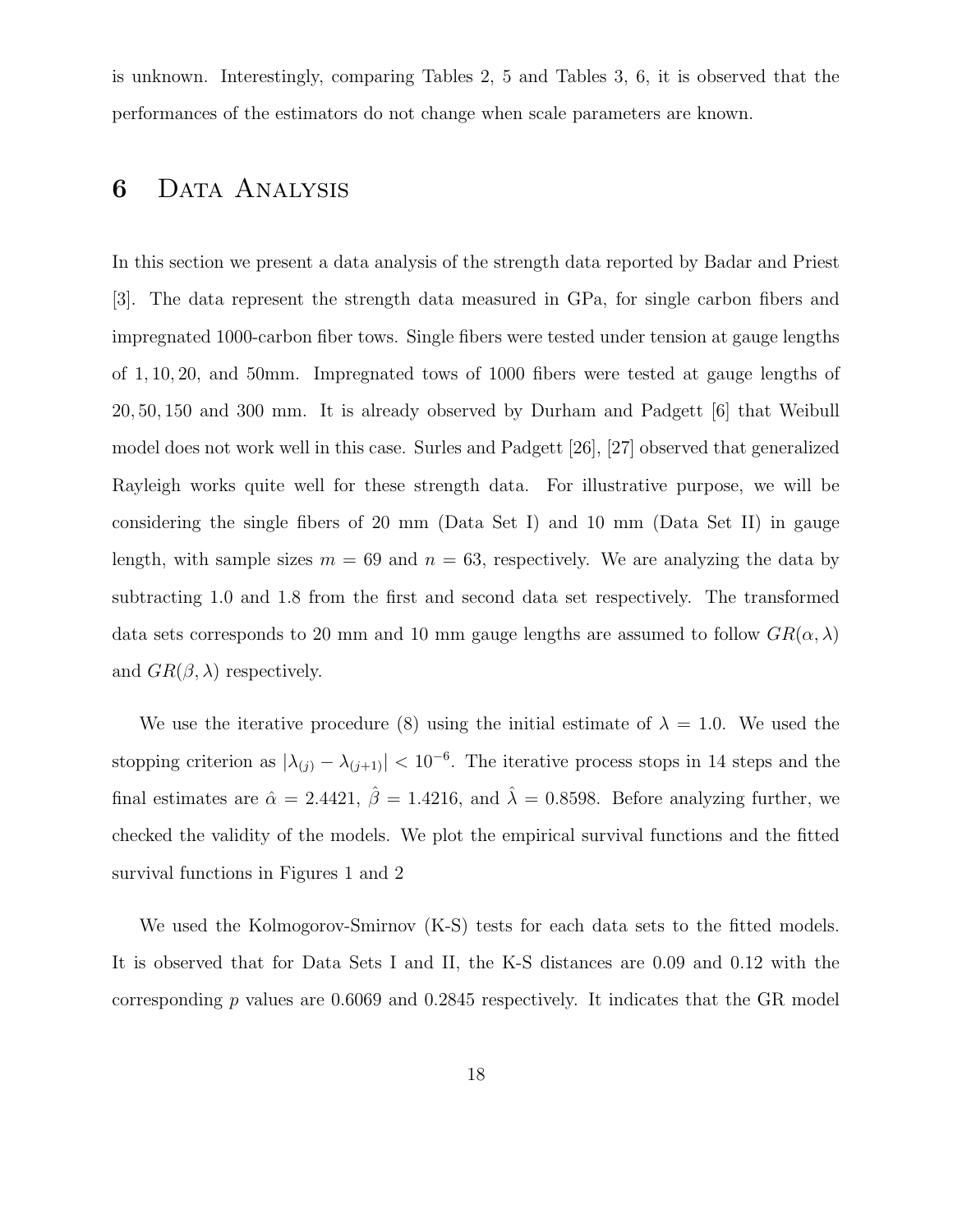

Figure 1: The empirical and fitted survival functions for the Data Set I.

provides reasonable fit to the transformed data sets.

Based on the estimates of  $\alpha$  and  $\beta$ , the MLE of R, is  $\hat{R} = 0.3679$  and the 95% confidence interval (asymptotic) is  $(0.2870, 0.4489)$ , the Boot-p confidence interval is  $(0.2811, 0.4428)$ and the corresponding Boot-t confidence interval is (0.2848, 0.4355). We also compute the 95% confidence interval based on the formula (16) and it is (0.2920, 0.4502). Note that the asymptotic confidence interval and the Boot-p confidence intervals are very similar. Based on the assumption that the common scale parameter is known, we obtain the UMVUE of  $\lambda$ and it is 0.3668.

Now, we obtain the Bayes estimates of  $R$  and the HPD region. Based on the noninformative prior, we obtain the posterior density function of  $R$  and it is plotted in Figure 3. From the figure, it is clear that the posterior density function is almost symmetric in nature. The Bayes estimate with respect to the squared error loss is 0.3687. An approximate Bayes estimate with respect to  $0 - 1$  loss is 0.3661 and an approximate Bayes estimate using Ahmad, Fakhry and Jaheen [1]'s approximation is 0.3687. We obtain (0.3096, 0.4448) as the 95% HPD region. Therefore, it is clear that all the Bayes estimates are quite similar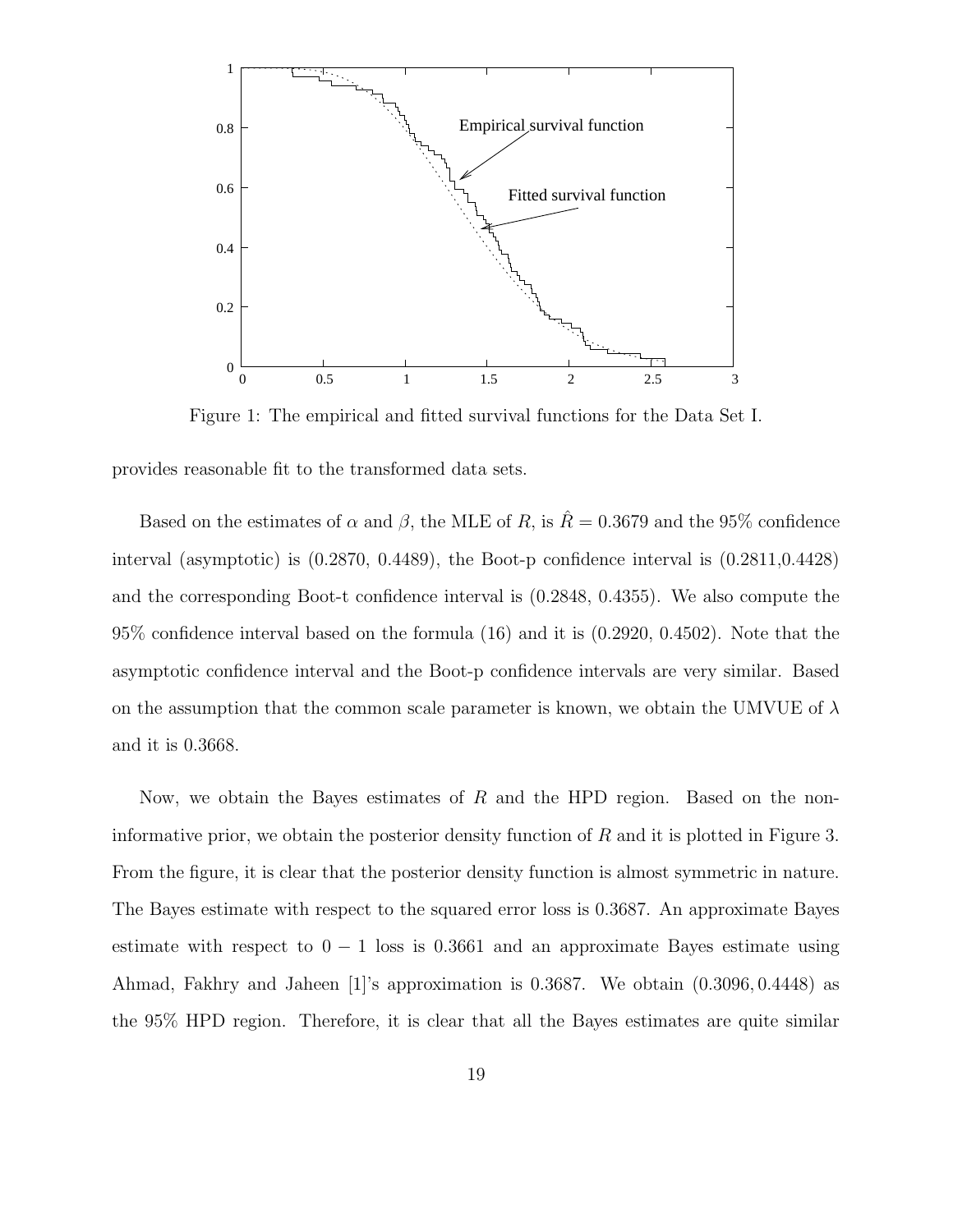

Figure 2: The empirical and fitted survival functions for Data Set II.

in nature. Moreover, the HPD region is slightly shorter in length, than the corresponding confidence intervals.

## 7 Conclusions

In this paper we compare different methods of estimating  $R = P(Y < X)$  when Y and X both follow generalized Rayleigh distributions with different shape parameters but the same scale parameter. When the scale parameter is unknown, it is observed that the MLEs of the three unknown parameters can be obtained by solving one non-linear equation. We provide one simple iterative procedure to compute the MLEs of the unknown parameters and in turn to compute the MLE of R. We also obtain the asymptotic distribution of R and that was used to compute the asymptotic confidence intervals. It is observed that even when the sample size is quite small the asymptotic confidence intervals work quite well. We propose two bootstrap confidence intervals also and their performance are also quite satisfactory.

When the scale parameter is known we compare different estimators, namely MLE,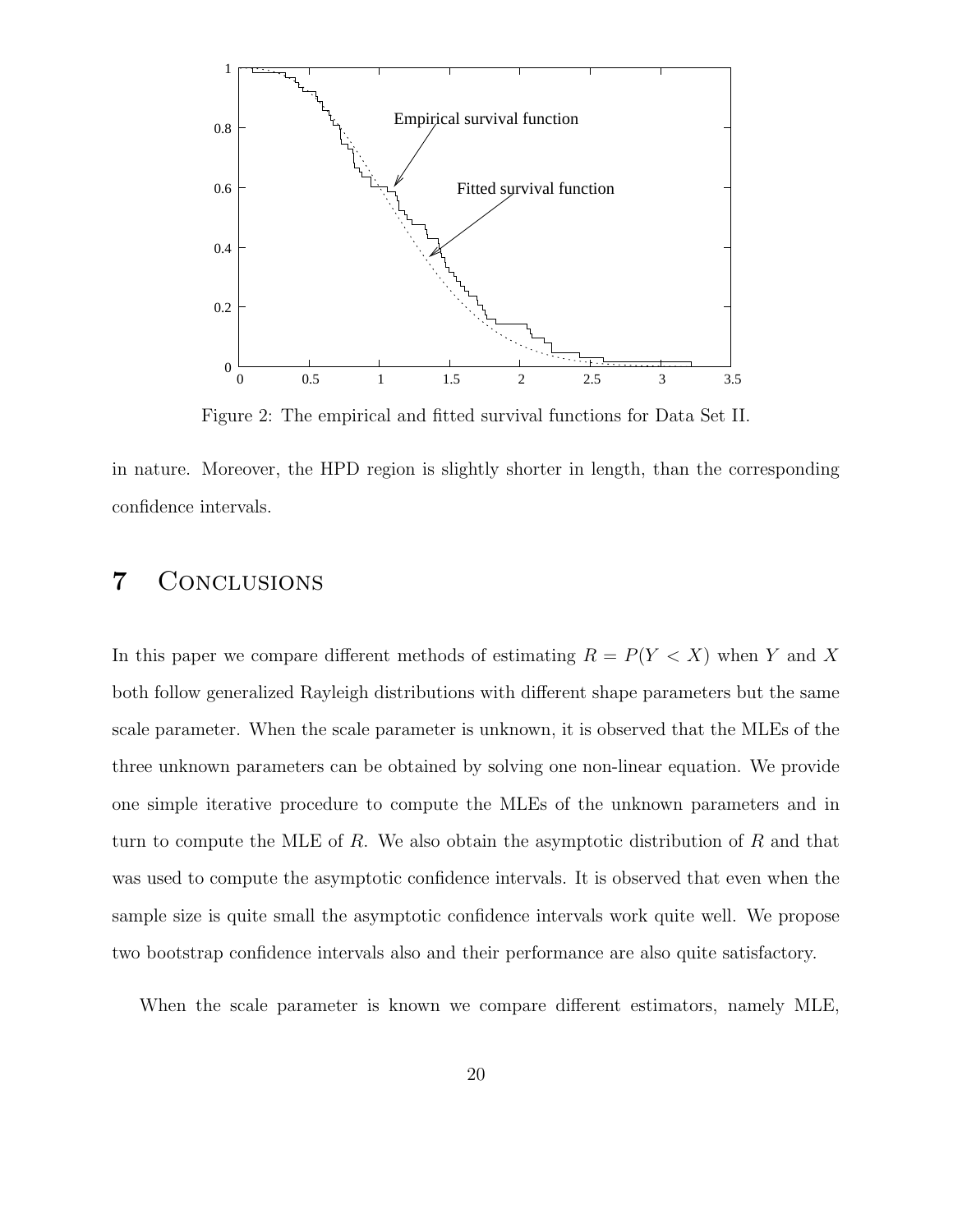

Figure 3: The posterior density function of r.

UMVUE with different Bayes estimators. It is observed that the Bayes estimators with non-informative priors behave quite similarly with the MLEs. We compute the HPD region of R also, using MCMC and interestingly, the HPD region and the confidence intervals obtained using the distribution of the MLE are quite comparable.

We should mention two points. Firstly; the asymptotic distribution of the MLE of  $R$  can be used for testing purposes also. Secondly; all the methods can be easily generalized for estimating  $P(Y < cX)$  for some known c. In fact, the problem becomes quite difficult when the scale parameters are not equal. Recently Surles and Padgett [27] addressed this problem, but still satisfactory solutions are not available. More work is needed in that direction.

### **ACKNOWLEDGMENTS**

The authors would like to thank one referee for his/her very valuable comments.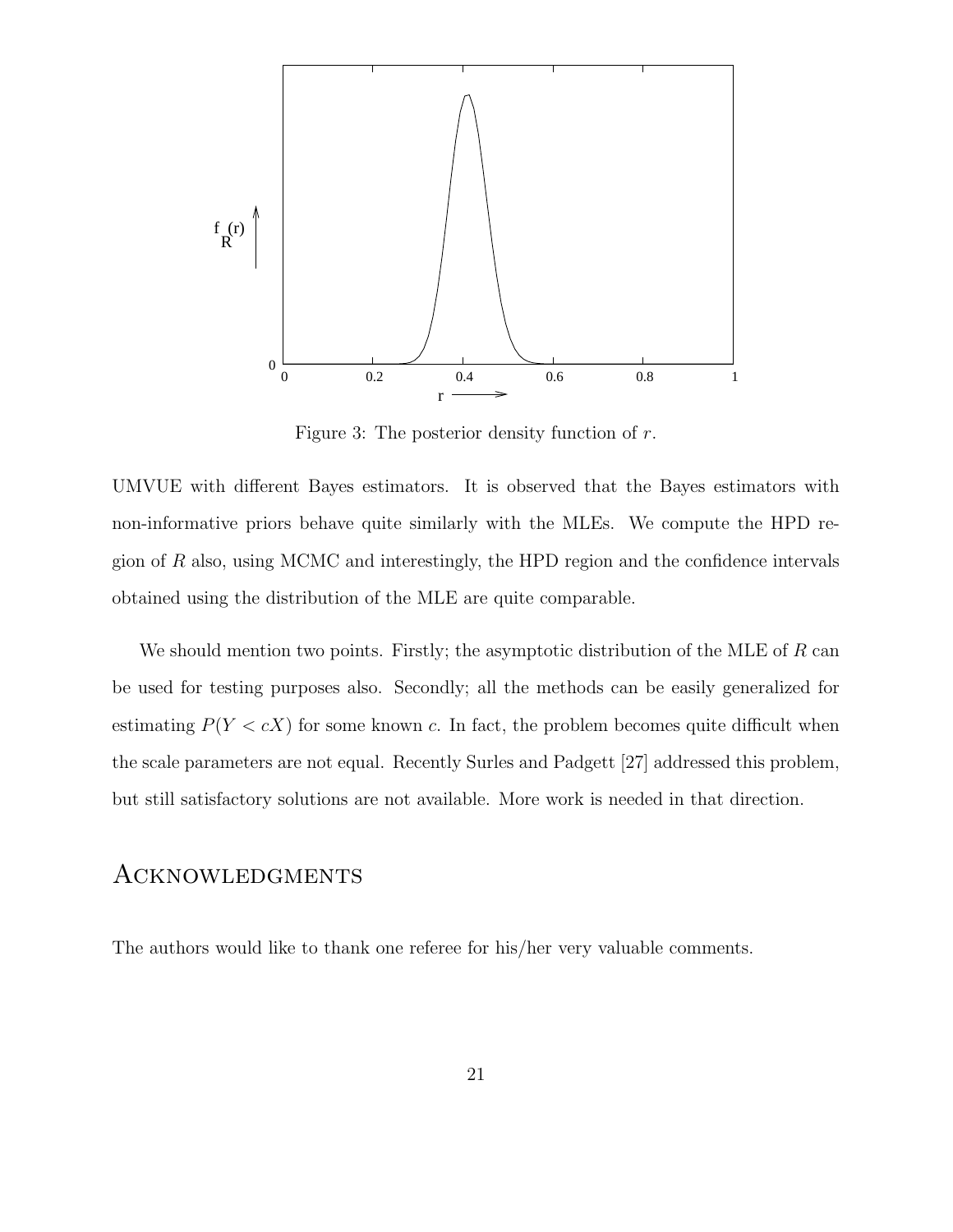# References

- [1] Ahmad, K.E., Fakhry, M.E. and Jaheen, Z.F. (1997), "Empirical Bayes estimation of  $P(Y < X)$  and characterization of Burr-type X model", Journal of Statistical Planning and Inference, vol. 64, 297-308.
- [2] Berger, J.O. and Sun, D. (1993), "Bayesian analysis for the poly-Weibull distribution", Journal of the American Statistical Association, vol. 88, 1412-1418.
- [3] Badar, M.G. and Priest, A.M. (1982), "Statistical aspects of fiber and bundle strength in hybrid composites", Progress in Science and Engineering Composites, Hayashi, T., Kawata, K. and Umekawa, S. (eds.), ICCM-IV, Tokyo, 1129-1136.
- [4] Burr, I.W. (1942), "Cumulative frequency distribution", Annals of Mathematical Statistics, vol. 13, 215-232.
- [5] Chen, M.H. and Shao, Q.M. Monte Carlo estimation of Bayesian Credible and HPD intervals. Journal of Computational and Graphical Statistics, 1999, Vol. 8, 69-92.
- [6] Durham, S.D. and Padgett, W.J. (1997), "Cumulative damage models for system strength with applications to carbon fibers and composites", *Technometrics*, vol. 39, 34-44.
- [7] Efron, B. (1982), The Jackknife, the Bootstrap and Other Resampling Plans, CBMS-NSF Regional Conference Series in applied Mathematics, vol. 38, SIAM, Philadelphia.
- [8] Ferguson, T.S. (1967), Mathematical Statistics; A Decision Theoretic Approach, Academic Press, New York.
- [9] Gupta, R.D. and Kundu, D. (2002), "Generalized exponential distribution: different methods of estimation", Journal of Statistical Computation and Simulation, vol. 59, 315- 337.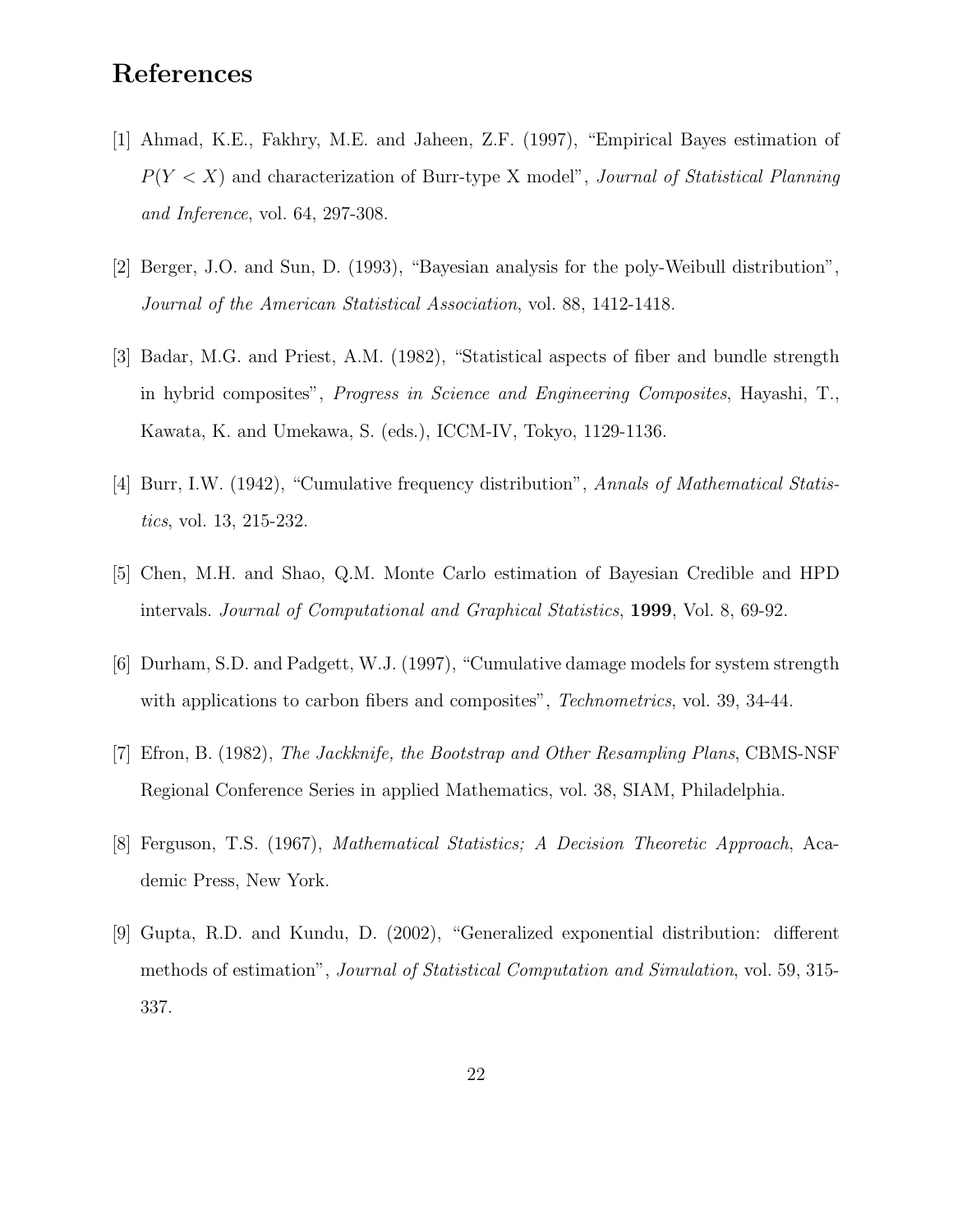- [10] Hall, P. (1988), "Theoretical comparison of Bootstrap confidence intervals", Annals of Statistics, vol. 16, 927 - 953.
- [11] Hosking, J.R.M. (1990), "L-Moment: Analysis and estimation of distributions using linear combinations of order statistics", Journal of Royal Statistical Society, Ser. B, vol. 52, 105-124.
- [12] Jaheen. Z.F. (1995), "Bayesian approach to prediction with outliers from the Burr type X model", Microelectron. Rel., vol. 35, 45-47.
- [13] Jaheen. Z.F. (1996), "Empirical Bayes estimation of the reliability and failure rate functions of the Burr type X failure model", *Journal of Applied Statistical Science*, vol. 3, 281-288.
- [14] Johnson, N.L., Kotz, S. and Balakrishnan, N. (1995), Continuous Univariate Distribution Vol. 1, 2nd Ed., New York, Wiley.
- [15] Kao, J.H.K. (1958), "Computer methods for estimating Weibull parameters in reliability studies", Transactions of IRE-Reliability and Quality Control, vol. 13, 15-22.
- [16] Kao, J.H.K. (1959), "A graphical estimation of mixed Weibull parameters in life testing electron tube", Technometrics, vol. 1, 389-407.
- [17] Lindley, D.V. (1980), "Approximate Bayesian methods", Trabajos de Estadistica, vol. 3, 281-288.
- [18] Mann, N.R., Schafer, R. E. and Singpurwalla, N.D. (1974), Methods for Statistical Analysis of Reliability and Life Data, Wiley, New York.
- [19] Mudholkar, G.S. and Srivastava, D.K. (1993), " Exponentiated Weibull family for analyzing bathtub failure data", IEEE Transactions on Reliability, vol. 42, 299-302.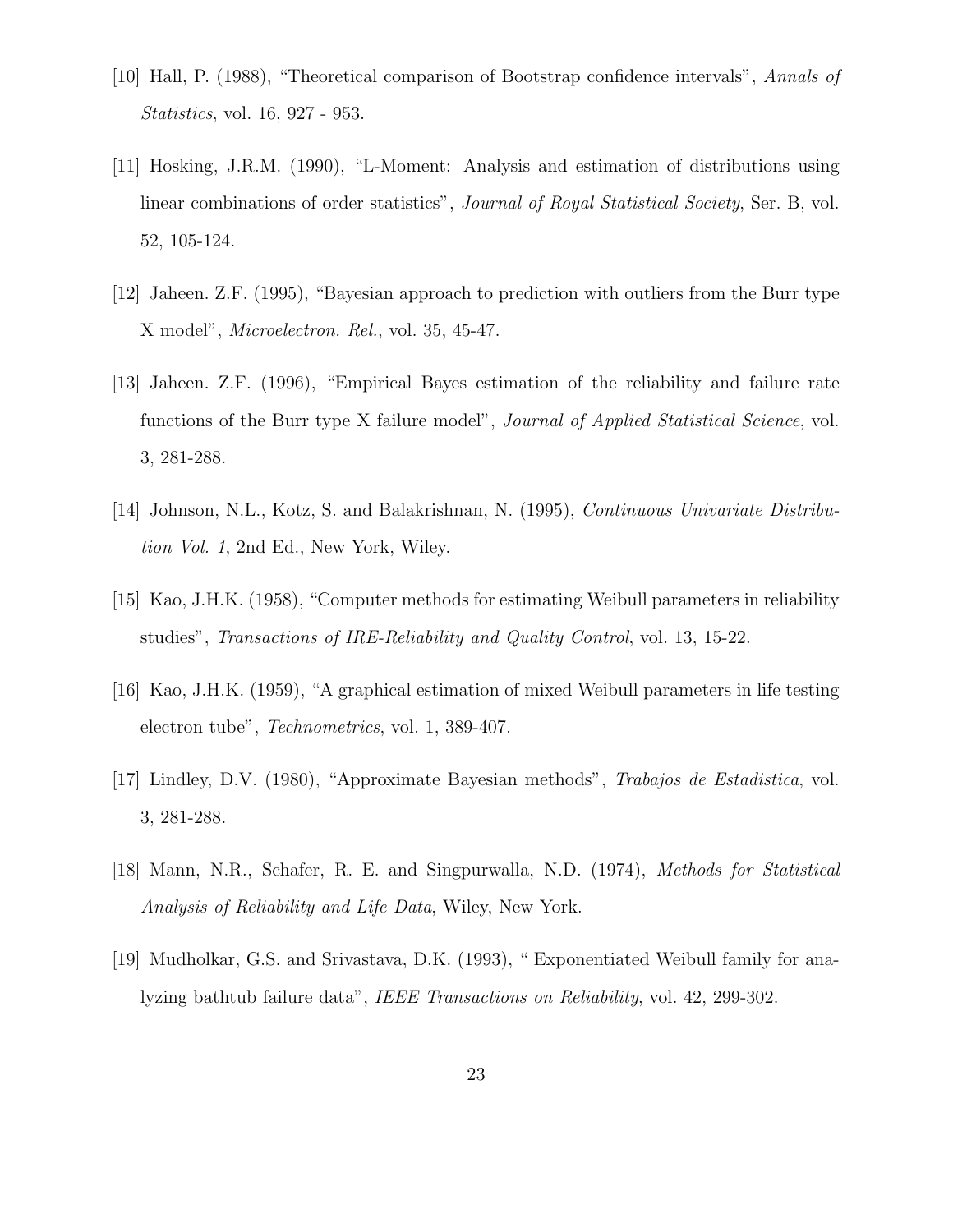- [20] Mudholkar, G.S., Srivastava, D.K. and Freimer, M. (1995), " The exponentiated Weibull family; a re-analysis of the bus motor failure data", *Technometrics*, vol. 37, 436-445.
- [21] Press, W.H., Teukolsky, S.A., Vellerling, W.T., Flannery, B.P. Numerical recipes in FORTRAN, the art of scientific computing, 2nd. Edition, Cambridge University Press, Cambridge, 1992.
- [22] Raqab, M.Z. (1998), "Order statistics from the Burr type X model", Computers Mathematics and Applications, vol. 36, 111-120.
- [23] Raqab, M.Z. and Kundu, D. (2003), "Burr Type X distribution; revisited", submitted for publication.
- [24] Rodriguez, R.N. (1977), "A guide to Burr Type XII distributions", Biometrika, vol. 64, 129-134.
- [25] Sartawi, H.A. and Abu-Salih, M.S. (1991), "Bayes prediction bounds for the Burr type X model", Communications in Statistics Theory and Methods, vol. 20, 2307-2330.
- [26] Surles, J.G. and Padgett, W.J. (1998), "Inference for  $P(Y < X)$  in the Burr Type X model", *Journal of Applied Statistical Science*, 225-238.
- [27] Surles, J.G. and Padgett, W.J. (2001), "Inference for reliability and stress-strength for a scaled Burr Type X distribution", Lifetime Data Analysis, vol. 7, 187-200.
- [28] Surles, J.G. and Padgett, W.J. (2004), "Some properties of a scaled Burr type X distribution", to appear in the Journal of Statistical Planning and Inference.
- [29] Swain, J., Venkatraman, S. and Wilson, J. (1988), "Least squares estimation of distribution function in Johnson's translation system", Journal of Statistical Computation and Simulation, vol. 29, 271-297.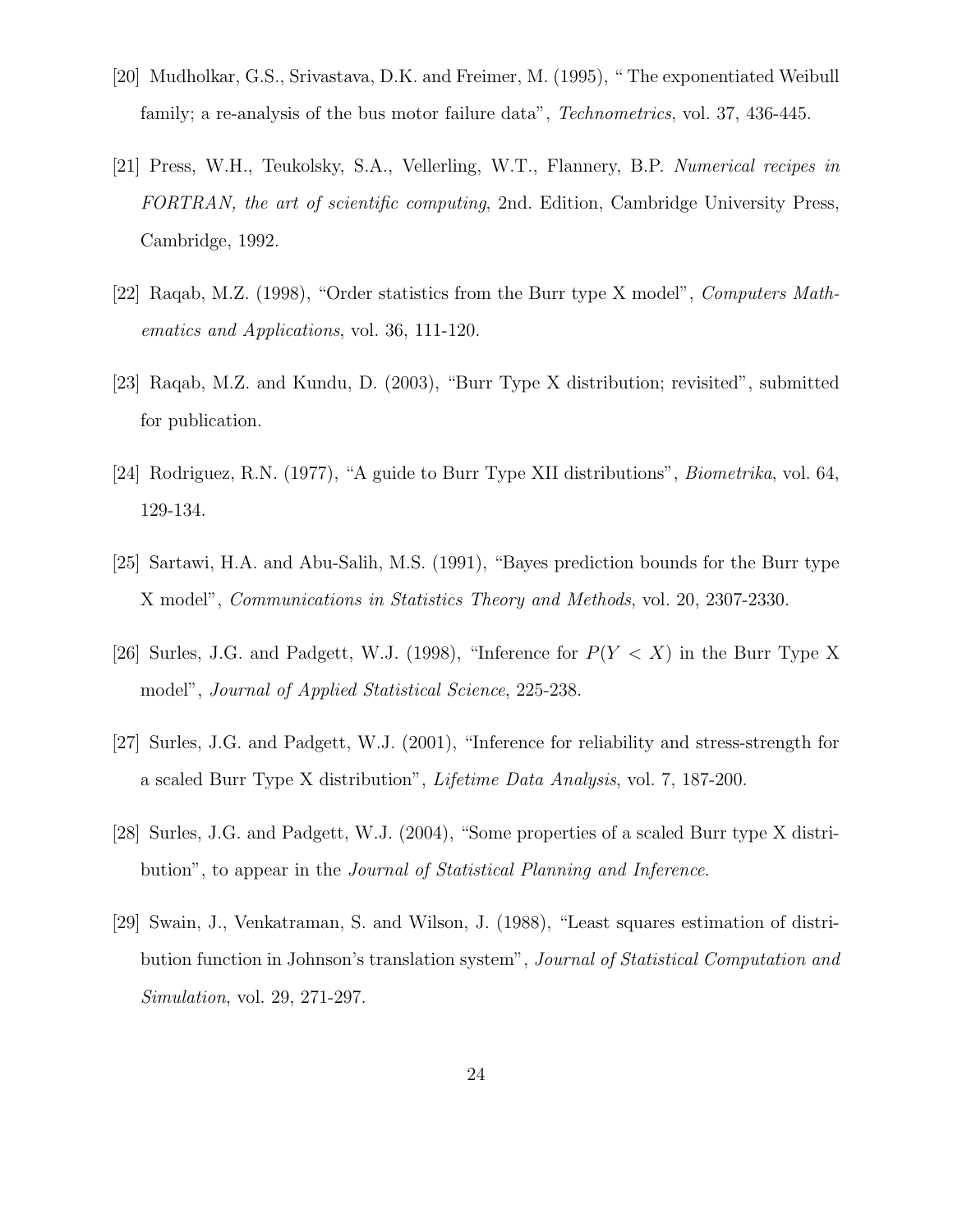- [30] Tong, H. (1974), "A note on the estimation of  $P(Y < X)$  in the exponential case", Technometrics, vol. 16, 625. (Errara 1975, Vol. 17, 395.)
- [31] Tong, H. (1977), "On the estimation of  $P(Y < X)$  for exponential families", IEEE Transactions on Reliability, vol. 26, 54-56.
- [32] Wongo, D.R. (1993), "Maximum likelihood methods for fitting the Burr Type XII distribution to multiply (progressively) censored life test data", Metrika, vol. 40, 203-210.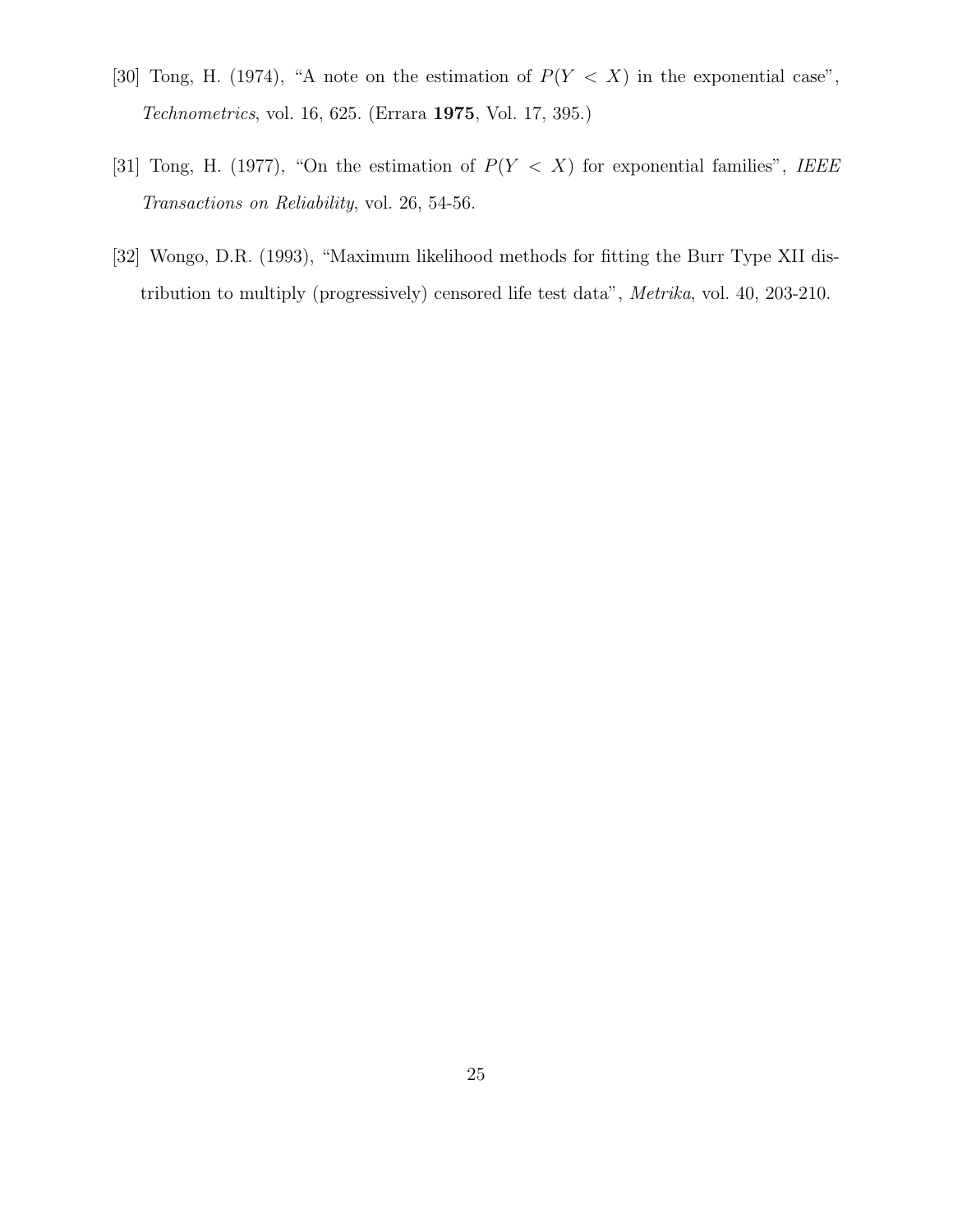| S.S.    | 30.00          | 35.00           | 40.00           | 45.00           | 50.00           |
|---------|----------------|-----------------|-----------------|-----------------|-----------------|
|         |                |                 |                 |                 |                 |
| (10,10) | 0.0018(0.0007) | 0.0017(0.0005)  | 0.0014(0.0004)  | 0.0013(0.0003)  | 0.0011(0.0003)  |
|         | $0.1682(99\%)$ | $0.1560(99\%)$  | $0.1473(99\%)$  | $0.1401(99\%)$  | $0.1317(99\%)$  |
|         | $0.1019(95\%)$ | $0.0912(94\%)$  | $0.0819(94\%)$  | $0.0744(94\%)$  | $0.0683(94\%)$  |
|         | 0.1738(97%)    | $0.1593(95\%)$  | $0.1482(95\%)$  | $0.1394(94\%)$  | $0.1319(94\%)$  |
|         | 0.0841(85%)    | $0.0732(84\%)$  | 0.0649(83%)     | 0.0582(82%)     | $0.0528(81\%)$  |
| (10,20) | 0.0001(0.0005) | 0.0001(0.0004)  | 0.0002(0.0003)  | 0.0002(0.0003)  | 0.0002(0.0002)  |
|         | $0.1527(99\%)$ | $0.1468(99\%)$  | $0.1495(99\%)$  | $0.1439(99\%)$  | $0.1444(100\%)$ |
|         | 0.0673(93%)    | 0.0592(93%)     | 0.0529(93%)     | 0.0477(93%)     | 0.0436(93%)     |
|         | $0.1099(86\%)$ | $0.1129(89\%)$  | 0.0909(87%)     | 0.1019(87%)     | 0.0824(89%)     |
|         | $0.0710(86\%)$ | 0.0618(85%)     | $0.0547(84\%)$  | 0.0491(83%)     | 0.0445(83%)     |
| (10,30) | 0.0014(0.0005) | 0.0011(0.0003)  | 0.0010(0.0003)  | 0.0008(0.0002)  | 0.0007(0.0002)  |
|         | $0.1590(99\%)$ | $0.1671(100\%)$ | $0.1671(100\%)$ | $0.1711(100\%)$ | $0.1832(100\%)$ |
|         | 0.0715(97%)    | 0.0628(97%)     | 0.0563(97%)     | $0.0518(98\%)$  | $0.0482(96\%)$  |
|         | 0.0980(95%)    | 0.0912(95%)     | $0.0968(90\%)$  | $0.1050(91\%)$  | $0.0976(91\%)$  |
|         | 0.0677(88%)    | $0.0588(86\%)$  | 0.0521(85%)     | 0.0467(85%)     | $0.0423(84\%)$  |
| (30,10) | 0.0025(0.0004) | 0.0023(0.0003)  | 0.0021(0.0002)  | 0.0019(0.0002)  | 0.0018(0.0002)  |
|         | $0.1170(98\%)$ | $0.1064(98\%)$  | $0.0979(98\%)$  | $0.0908(98\%)$  | $0.0848(98\%)$  |
|         | 0.0697(93%)    | 0.0612(93%)     | 0.0547(93%)     | $0.0495(92\%)$  | $0.0453(92\%)$  |
|         | $0.0914(91\%)$ | $0.0814(89\%)$  | 0.0735(89%)     | 0.0671(89%)     | 0.0617(88%)     |
|         | 0.0705(89%)    | 0.0613(88%)     | 0.0543(87%)     | $0.0487(86\%)$  | $0.0442(86\%)$  |
| (30,30) | 0.0007(0.0002) | 0.0007(0.0002)  | 0.0007(0.0001)  | 0.0006(0.0001)  | 0.0006(0.00001) |
|         | $0.0933(99\%)$ | $0.0857(99\%)$  | $0.0796(99\%)$  | $0.0745(99\%)$  | $0.0702(100\%)$ |
|         | $0.0590(95\%)$ | $0.0530(95\%)$  | $0.0482(96\%)$  | $0.0443(96\%)$  | $0.0410(96\%)$  |
|         | 0.0550(97%)    | 0.0491(97%)     | 0.0445(97%)     | 0.0408(97%)     | 0.0377(97%)     |
|         | 0.0469(87%)    | $0.0407(86\%)$  | $0.0360(86\%)$  | 0.0323(85%)     | $0.0292(84\%)$  |

Table 4: Biases, MSEs, Confidence Lengths and Coverage Percentages of the different methods.

The first rows represent the average biases and the corresponding MSEs are reported within brackets. Second, third, fourth rows represent the average lengths and the corresponding coverage percentages of the asymptotic, boot-p and boot-t confidence intervals. The fifth rows represent the average lengths and the corresponding coverage percentages bases on the formula (16), simply putting  $\lambda = \hat{\lambda}$ .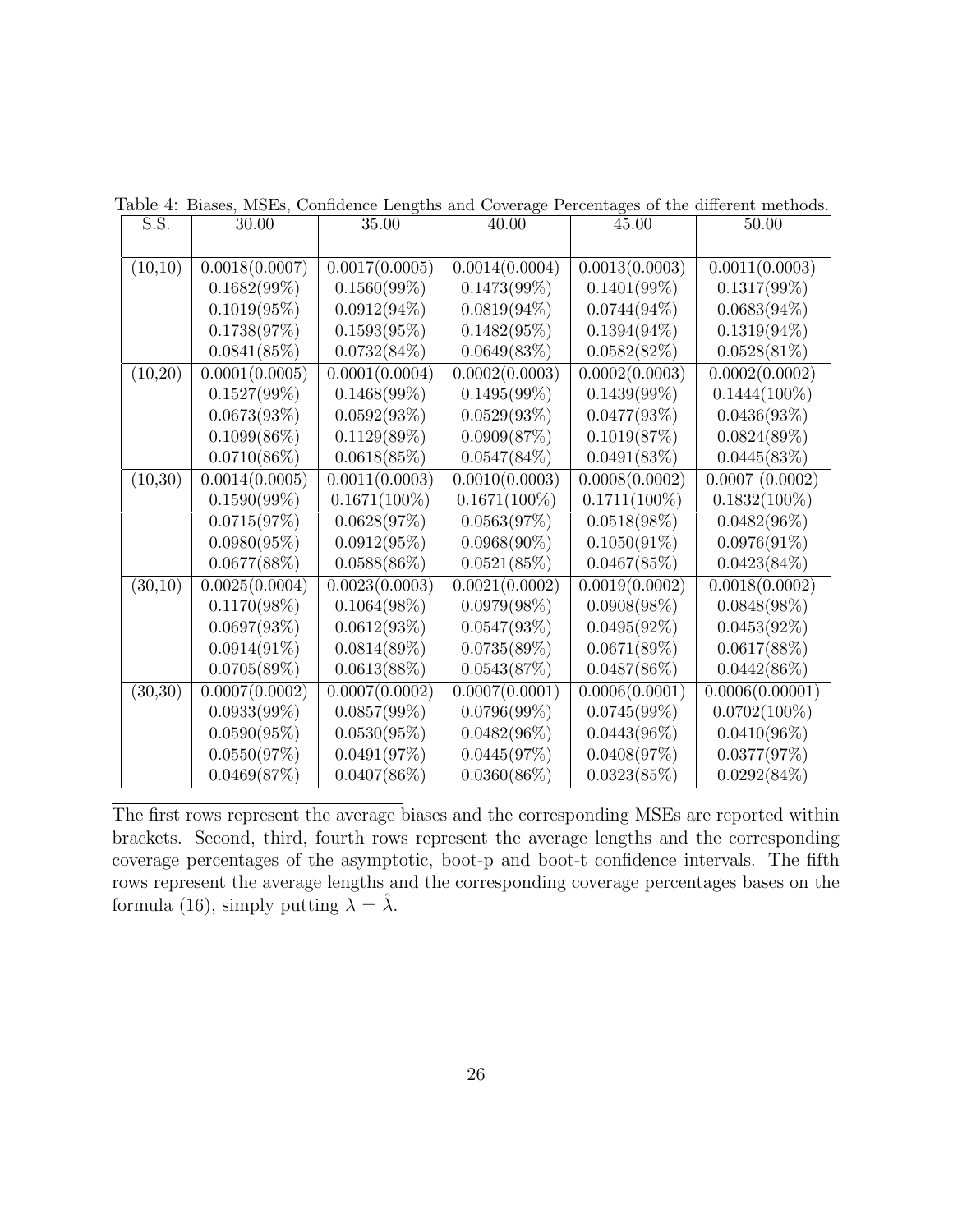| S.S.    | $30.00\,$         | 35.00             | 40.00             | 45.00             | $50.00\,$          |
|---------|-------------------|-------------------|-------------------|-------------------|--------------------|
|         |                   |                   |                   |                   |                    |
| (10,10) | $-0.0037(0.0004)$ | $-0.0033(0.0003)$ | $-0.0030(0.0002)$ | $-0.0027(0.0002)$ | $-0.0024(0.0002)$  |
|         | $-0.0005(0.0003)$ | $-0.0005(0.0003)$ | $-0.0004(0.0002)$ | $-0.0004(0.0002)$ | $-0.0003(0.0001)$  |
|         | 0.0027(0.0003)    | 0.0024(0.0002)    | 0.0021(0.0002)    | 0.0019(0.0001)    | 0.0017(0.0001)     |
|         | $-0.0086(0.0005)$ | $-0.0076(0.0004)$ | $-0.0068(0.0003)$ | $-0.0061(0.0003)$ | $-0.0056(0.0002)$  |
|         | $-0.0084(0.0005)$ | $-0.0075(0.0004)$ | $-0.0067(0.0003)$ | $-0.0060(0.0003)$ | $-0.0055(0.0002)$  |
| (10,20) | $-0.0040(0.0003)$ | $-0.0035(0.0002)$ | $-0.0031(0.0002)$ | $-0.0028(0.0001)$ | $-0.0026(0.0001)$  |
|         | $-0.0000(0.0003)$ | $-0.0000(0.0002)$ | $-0.0000(0.0002)$ | $-0.0000(0.0001)$ | $-0.0000(0.0001)$  |
|         | 0.0015(0.0003)    | 0.0014(0.0002)    | 0.0012(0.0002)    | 0.0011(0.0001)    | 0.0010(0.0001)     |
|         | $-0.0058(0.0004)$ | $-0.0051(0.0003)$ | $-0.0046(0.0002)$ | $-0.0041(0.0002)$ | $-0.0038(0.0001)$  |
|         | $-0.0058(0.0004)$ | $-0.0051(0.0003)$ | $-0.0045(0.0002)$ | $-0.0041(0.0002)$ | $-0.0037(0.0001)$  |
| (10,30) | $-0.0037(0.0003)$ | $-0.0033(0.0002)$ | $-0.0029(0.0002)$ | $-0.0027(0.0001)$ | $-0.0024(0.0001)$  |
|         | $-0.0005(0.0002)$ | $-0.0005(0.0002)$ | $-0.0004(0.0001)$ | $-0.0004(0.0001)$ | $-0.0003(0.0001)$  |
|         | 0.0005(0.0002)    | 0.0004(0.0001)    | 0.0004(0.0001)    | 0.0004(0.0001)    | 0.0003(0.0001)     |
|         | $-0.0057(0.0003)$ | $-0.0050(0.0003)$ | $-0.0045(0.0002)$ | $-0.0041(0.0002)$ | $-0.0037(0.0001)$  |
|         | $-0.0057(0.0003)$ | $-0.0050(0.0003)$ | $-0.0045(0.0002)$ | $-0.0040(0.0002)$ | $-0.0037(0.0001)$  |
| (30,10) | $-0.0012(0.0002)$ | $-0.0011(0.0001)$ | $-0.0010(0.0001)$ | $-0.0009(0.0001)$ | $-0.0008(0.0001)$  |
|         | $-0.0003(0.0002)$ | $-0.0003(0.0001)$ | $-0.0002(0.0001)$ | $-0.0002(0.0001)$ | $-0.0002(0.0001)$  |
|         | $-0.0030(0.0002)$ | 0.0027(0.0001)    | 0.0024(0.0001)    | 0.0021(0.0001)    | 0.0019(0.0001)     |
|         | $-0.0055(0.0003)$ | $-0.0048(0.0002)$ | $-0.0043(0.0002)$ | $-0.0039(0.0001)$ | $-0.0035(0.0001)$  |
|         | $-0.0054(0.0003)$ | $-0.0048(0.0002)$ | $-0.0043(0.0002)$ | $-0.0038(0.0001)$ | $-0.0035(0.0001)$  |
| (30,30) | $-0.0013(0.0001)$ | $-0.0011(0.0001)$ | $-0.0010(0.0001)$ | $-0.0009(0.0001)$ | $-0.0008(0.00004)$ |
|         | $-0.0004(0.0001)$ | $-0.0004(0.0001)$ | $-0.0003(0.0001)$ | $-0.0003(0.0001)$ | $-0.0003(0.00004)$ |
|         | 0.0007(0.0001)    | 0.0006(0.0001)    | 0.0006(0.0001)    | 0.0005(0.00004)   | 0.0005(0.00003)    |
|         | $-0.0029(0.0001)$ | $-0.0026(0.0001)$ | $-0.0023(0.0001)$ | $-0.0021(0.0001)$ | $-0.0019(0.00005)$ |
|         | $-0.0029(0.0001)$ | $-0.0026(0.0001)$ | $-0.0023(0.0001)$ | $-0.0020(0.0001)$ | $-0.0019(0.00004)$ |

Table 5: Biases and MSEs of the different estimators.

The first, second, third, fourth and fifth rows represent the biases and the corresponding MSEs by MLEs, UMVUES, approximate Bayes (with respect to 0-1 loss function), approximate Bayes (Lindley's approximation) and the Bayes estimators (with respect to the squared error loss function) are reported within brackets